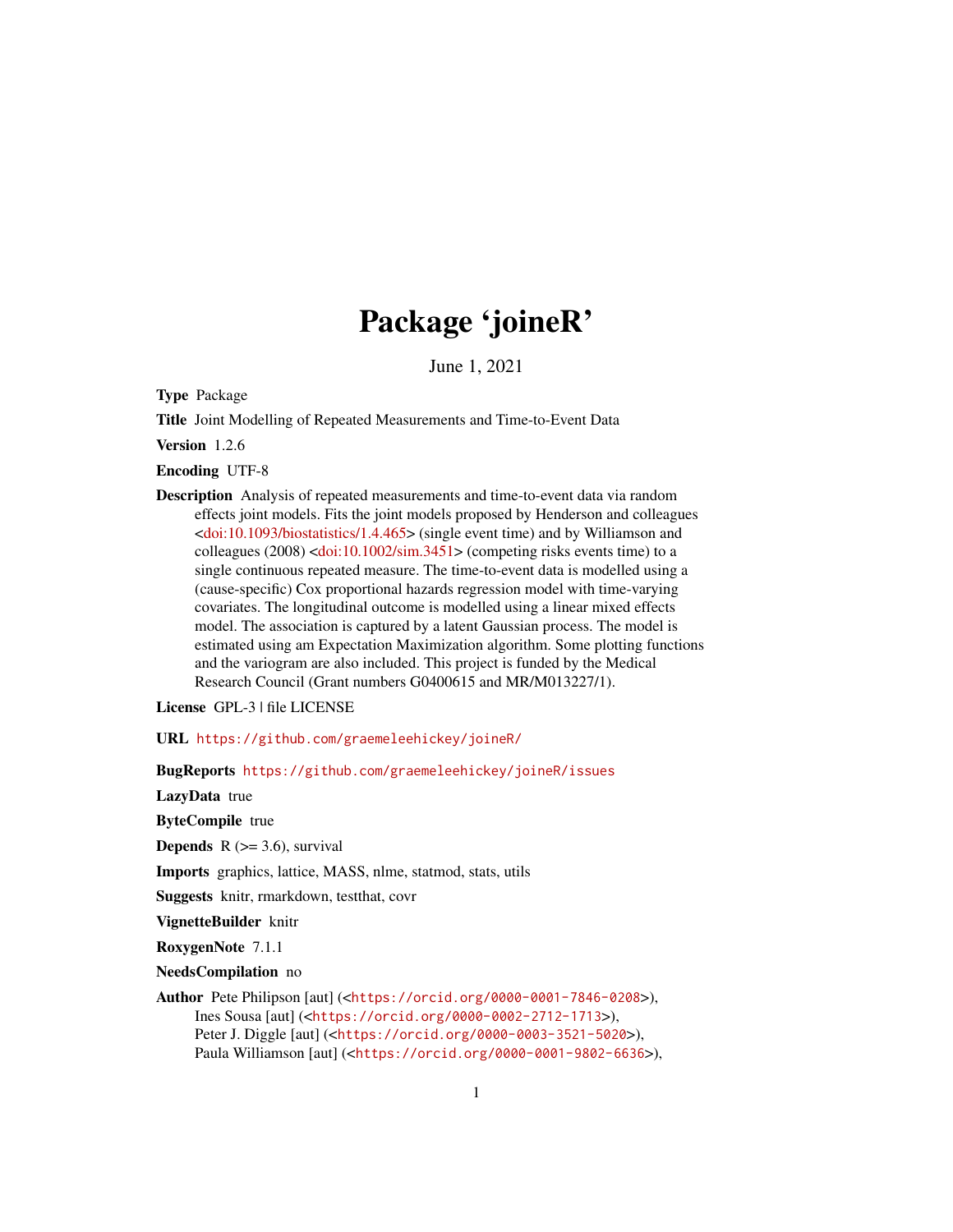```
Ruwanthi Kolamunnage-Dona [aut]
(<https://orcid.org/0000-0003-3886-6208>),
Robin Henderson [aut],
Graeme L. Hickey [aut, cre] (<https://orcid.org/0000-0002-4989-0054>),
Maria Sudell [ctb],
Medical Research Council [fnd] (Grant numbers: G0400615 and
MR/M013227/1)
```
Maintainer Graeme L. Hickey <graemeleehickey@gmail.com>

Repository CRAN

Date/Publication 2021-06-01 13:10:02 UTC

# R topics documented:

| aids | 3              |
|------|----------------|
|      | $\overline{4}$ |
|      | 5              |
|      | 6              |
|      | $\overline{7}$ |
|      | 11             |
|      | 13             |
|      | 14             |
|      | 16             |
|      | 18             |
|      | 19             |
|      | 20             |
|      | 21             |
|      | 22             |
|      | 23             |
|      | 24             |
|      | 25             |
|      | 28             |
|      | 29             |
|      | 30             |
|      | 31             |
|      | 32             |
|      | 33             |
|      | 34             |
|      | 35             |

**Index** [37](#page-36-0)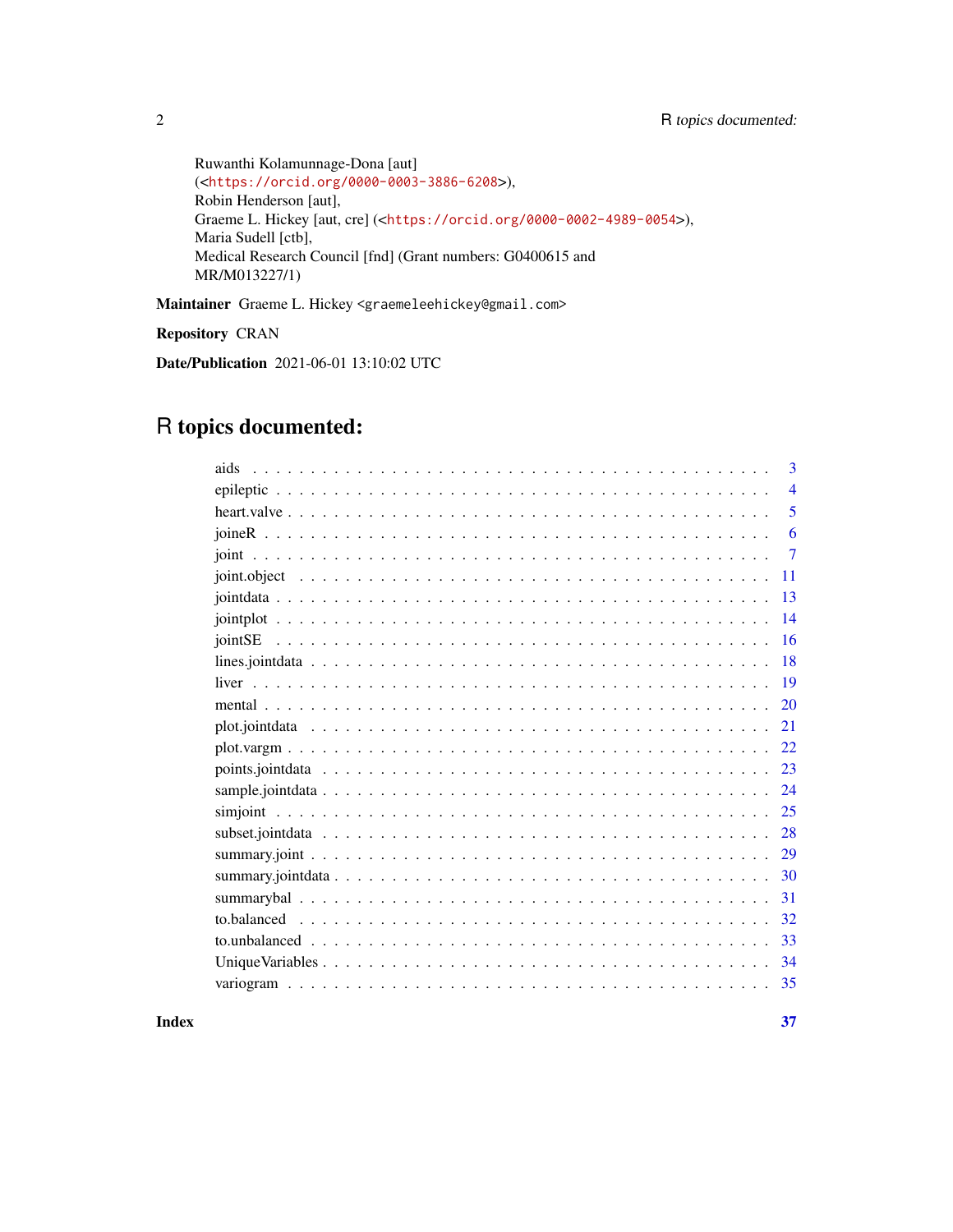#### <span id="page-2-1"></span><span id="page-2-0"></span>Description

This dataset describes a randomized clinical trial (Goldman et al., 1996) in which both survival and longitudinal data were collected to compare the efficacy and safety of two antiretroviral drugs, namely ddI (didanosine) and ddC (zalcitabine), in treating HIV-infected patients intolerant or failing zidovudine (AZT) therapy.

# Usage

data(aids)

# Format

A data.frame in the unbalanced format with 1405 longitudinal observations from 467 subjects. The columns are:

id integer: number for patient identification.

time numeric: time to death (or censoring).

death integer: event indicator. Coded as  $\theta$  = right-censoring, and 1 = death.

obstime numeric: measurement times for the repeated CD4 count measurements.

CD4 numeric: CD4 cell counts measured at obstime.

drug factor: drug indicator. Coded as  $ddI = didanosine$  and  $ddC = zalcitable$ .

gender factor: gender indicator. Coded as male and female.

- prevOI factor: opportunistic infection indicator. Coded as AIDS = AIDS diagnosis at study entry, and noAIDS = no previous infection.
- AZT factor: AZT intolerance/failure indicator. Coded as intolerance or failure.

# Source

Guo X, Carlin B. Separate and joint modeling of longitudinal and event time data using standard computer packages. *The American Statistician*. 2004; 58: 16-24

# References

Goldman A, Carlin B, Crane L, Launer C, Korvick J, Deyton L, Abrams D. Response of CD4 and clinical consequences to treatment using ddI or ddC in patients with advanced HIV infection. *Journal of Acquired Immune Deficiency Syndromes and Human Retrovirology*. 1996; 11: 161-169 URL: <http://www.biostat.umn.edu/~brad/data.html>.

# See Also

[heart.valve](#page-4-1), [epileptic](#page-3-1), [mental](#page-19-1), [liver](#page-18-1).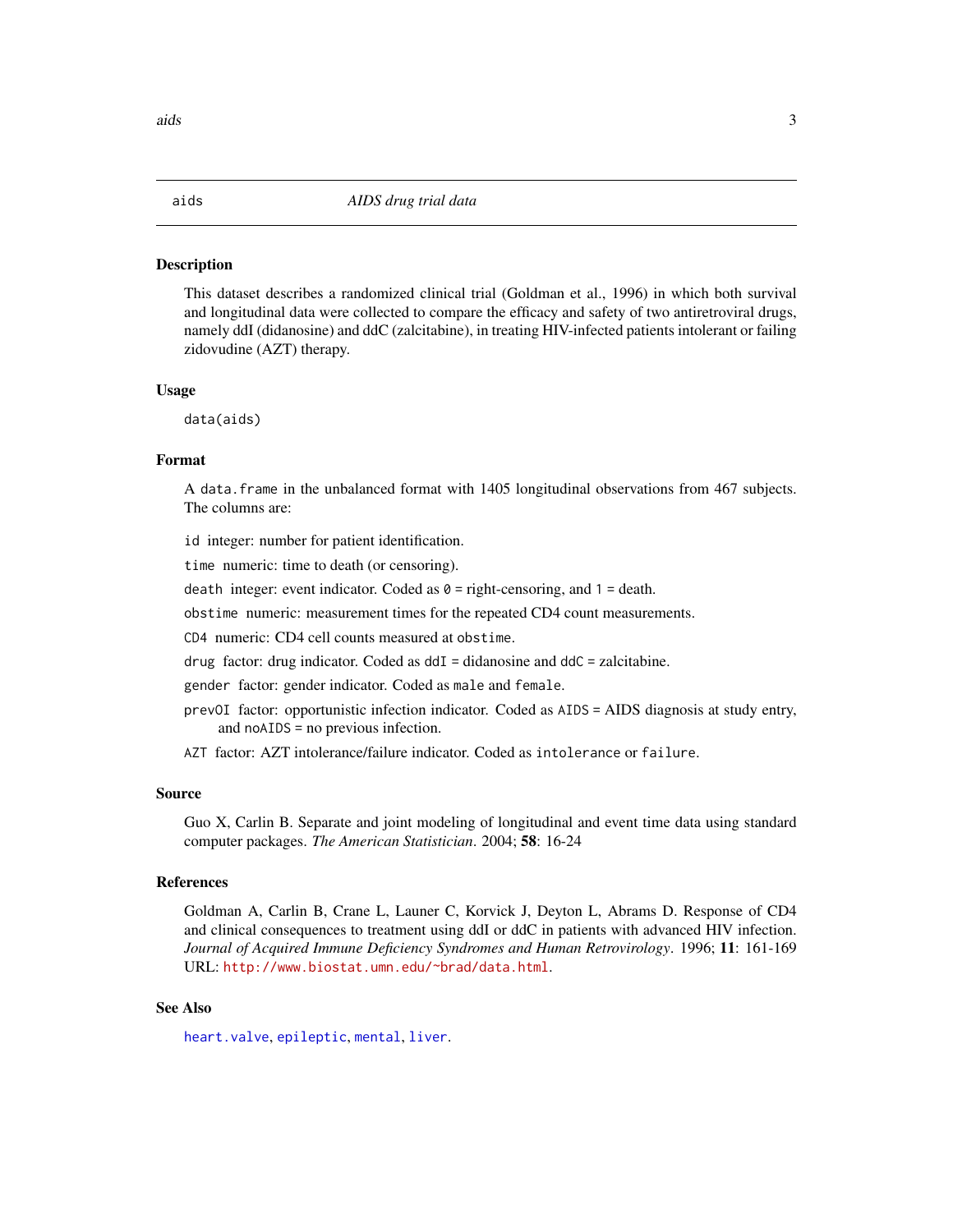<span id="page-3-1"></span><span id="page-3-0"></span>

# **Description**

The SANAD (Standard and New Anti-epileptic Drugs) study (Marson et al., 2007) is a randomized control trial of standard and new anti-epileptic drugs, comparing effects on longer term clinical outcomes. The data consists of longitudinal measurements of calibrated dose for the groups randomized to a standard drug (CBZ) and a new drug (LTG). The objective of the analysis is to investigate the effect of drug titration on the relative effects of LTG and CBZ on treatment failure (withdrawal of the randomized drug). There are several baseline covariates available, and also data on the time to withdrawal from randomized drug.

## Usage

data(epileptic)

#### Format

This is a data frame in the unbalanced format, that is, with one row per observation. The data consists of columns for patient identifier, time of measurement, calibrated dose, baseline covariates, and survival data. The column names are identified as follows:

id integer: patient identifier.

dose numeric: calibrated dose.

time integer: timing of clinic visit at which dose recorded (days).

- with.time integer: time of drug withdrawal/maximum follow up time (days).
- with.status censoring indicator  $(1 =$  withdrawal of randomized drug and  $0 =$  not withdrawn from randomized drug/lost to follow up).
- with.status2 censoring indicator (1 = withdrawal of randomized drug due to inadequate seizure control,  $(2 =$  withdrawal of randomized drug due to unacceptable adverse effects, and  $\theta =$  not withdrawn from randomized drug/lost to follow up).

with.status.uae  $1 =$  withdrawal due to unacceptable adverse effects,  $\theta =$  otherwise.

with.status.isc  $1 =$  withdrawal due to inadequate seizure control,  $\theta =$  otherwise.

treat factor: randomized treatment (CBZ or LTG).

age numeric: age of patient at randomization (years).

gender factor: gender of patient.  $F =$  female,  $M =$  male.

learn.dis factor: learning disability.

# Source

SANAD Trial Group, University of Liverpool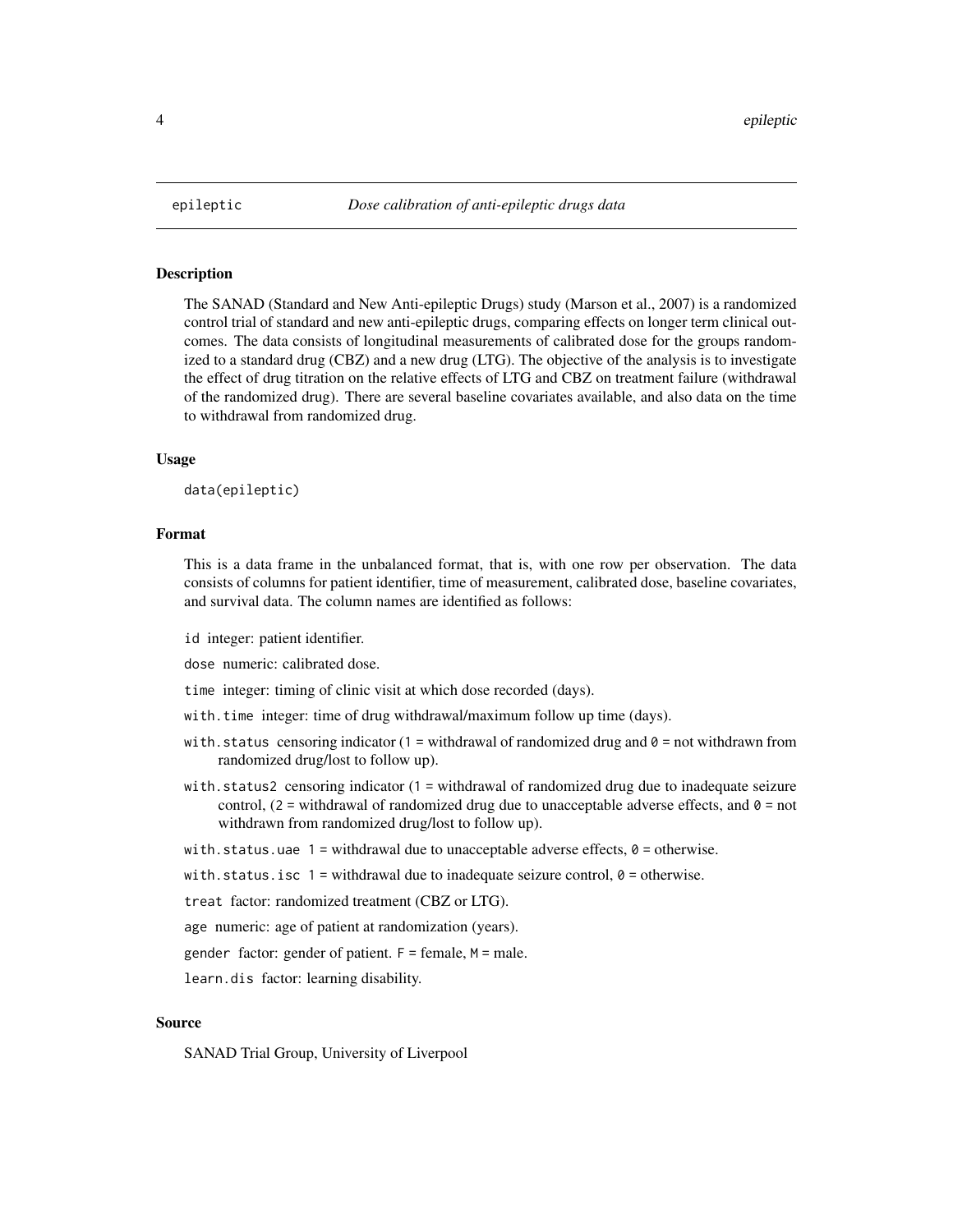#### <span id="page-4-0"></span>heart.valve 5

# References

Marson AG, Appleton R, Baker GA, et al. A randomised controlled trial examining longer-term outcomes of standard versus new antiepileptic drugs. The SANAD Trial. *Health Tech Assess*. 2007; 11(37).

Marson AG, Al-Kharusi AM, Alwaidh M, et al. The SANAD study of effectiveness of carbamazepine, gabapentin, lamotrigine, oxcarbazepine, or topiramate for treatment of partial epilepsy: an unblinded randomised controlled trial. *Lancet*. 2007; 365: 2007-2013.

Williamson PR, Kolamunnage-Dona R, Philipson P, Marson AG. Joint modelling of longitudinal and competing risks data. *Stats Med.* 2008; 27(30): 6426-6438.

# See Also

[heart.valve](#page-4-1), [liver](#page-18-1), [mental](#page-19-1), [aids](#page-2-1).

<span id="page-4-1"></span>heart.valve *Aortic valve replacement surgery data*

# Description

This is longitudinal data on an observational study on detecting effects of different heart valves, differing on type of tissue, implanted in the aortic position. The data consists of longitudinal measurements on three different heart function outcomes, after surgery occurred. There are several baseline covariates available, and also survival data.

# Usage

data(heart.valve)

#### Format

This is a data frame in the unbalanced format, that is, with one row per observation. The data consists in columns for patient identification, time of measurements, longitudinal multiple longitudinal measurements, baseline covariates, and survival data. The column names are identified as follows:

num number for patient identification.

sex gender of patient  $(0 = Male$  and  $1 = Female$ ).

age age of patient at day of surgery (years).

time observed time point, with surgery date as the time origin (years).

fuyrs maximum follow up time, with surgery date as the time origin (years).

status censoring indicator (1 = died and  $\theta$  = lost at follow up).

grad valve gradient at follow-up visit.

log.grad natural log transformation of grad.

lvmi left ventricular mass index (standardised) at follow-up visit.

log.lvmi natural log transformation of lvmi.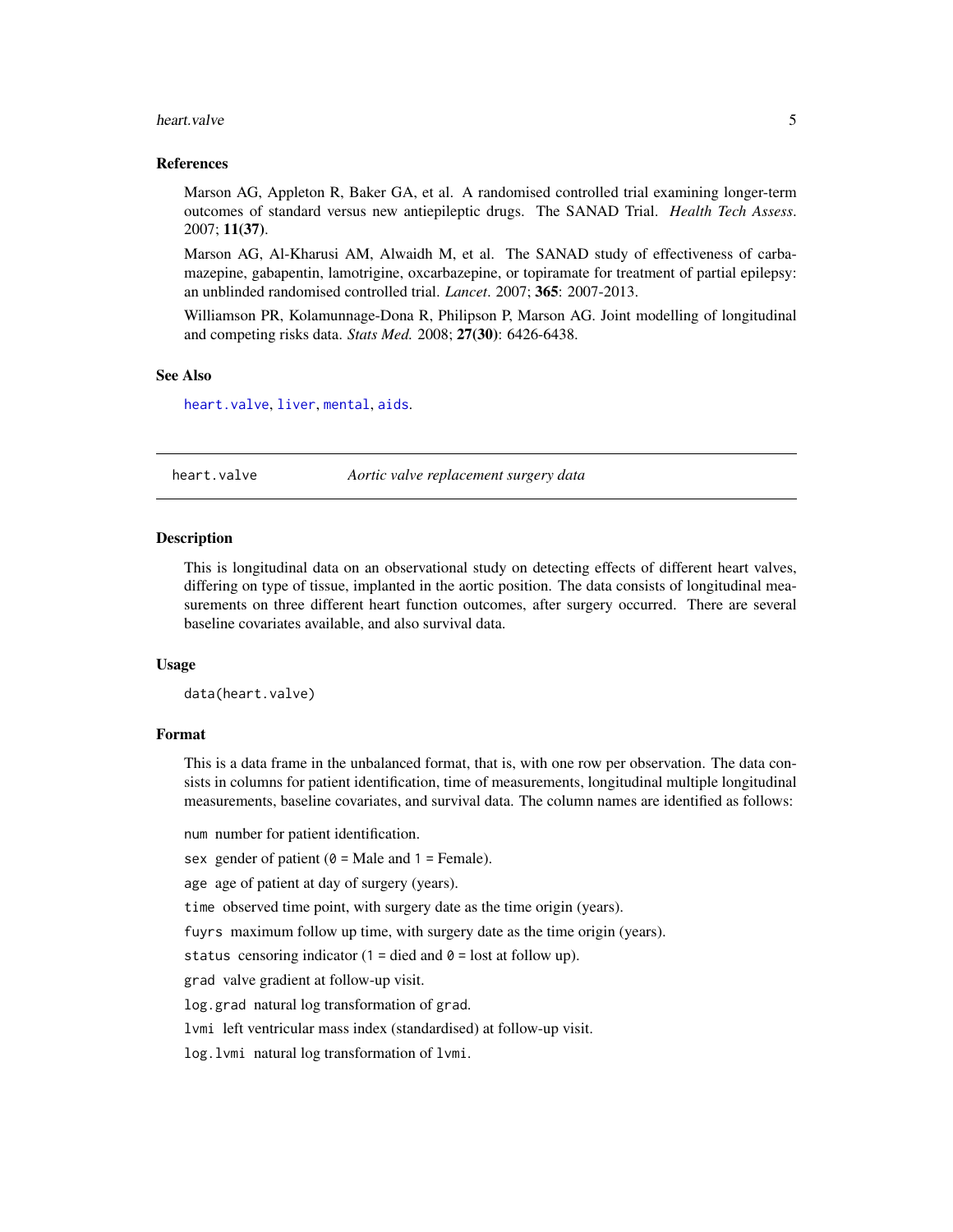<span id="page-5-0"></span>ef ejection fraction at follow-up visit.

bsa preoperative body surface area.

lvh preoperative left ventricular hypertrophy.

prenyha preoperative New York Heart Association (NYHA) classification (1 = I/II and 3 = III/IV).

redo previous cardiac surgery.

size size of the valve (millimeters).

con.cabg concomitant coronary artery bypass graft.

creat preoperative serum creatinine  $(\mu \text{mol/mL})$ .

dm preoperative diabetes.

acei preoperative use of ace inhibitor.

lv preoperative left ventricular ejection fraction (LVEF) (1 = good, 2 = moderate, and 3 = poor).

emergenc operative urgency ( $\theta$  = elective, 1 = urgent, and 3 = emergency).

hc preoperative high cholesterol  $(0 =$  absent, 1 = present treated, and 2 = present untreated).

sten.reg.mix aortic valve haemodynamics (1 = stenosis, 2 = regurgitation, 3 = mixed).

hs implanted aortic prosthesis type  $(1 = homograf and 0 = sentences porcine tissue)$ .

# References

Lim E, Ali A, Theodorou P, Sousa I, Ashrafian H, Chamageorgakis T, Duncan M, Diggle P, Pepper J. A longitudinal study of the profile and predictors of left ventricular mass regression after stentless aortic valve replacement. *Ann Thorac Surg.* 2008; 85(6): 2026-2029.

# See Also

[mental](#page-19-1), [liver](#page-18-1), [epileptic](#page-3-1), [aids](#page-2-1).

joineR *joineR*

#### Description

The joineR package implements methods for analyzing data from longitudinal studies in which the response from each subject consists of a time-sequence of repeated measurements and a possibly censored time-to-event outcome. The modelling framework for the repeated measurements is the linear model with random effects and/or correlated error structure (Laird and Ware, 1982). The model for the time-to-event outcome is a: Cox proportional hazards model with log-Gaussian frailty (Cox, 1972). A cause-specific hazards model is used when competing risks are present. Stochastic dependence is captured by allowing the Gaussian random effects of the linear model to be correlated with the frailty term of the Cox proportional hazards model. The methodology used to fit the model is described in Henderson et al. (2002) in the case of a single event time, and by Williamson et al. (2008) in the case of competing risks data. Both models exploit the general methodology proposed by Wulfsohn and Tsiatis (1997).

The package offers several types of functions for the analysis of joint data.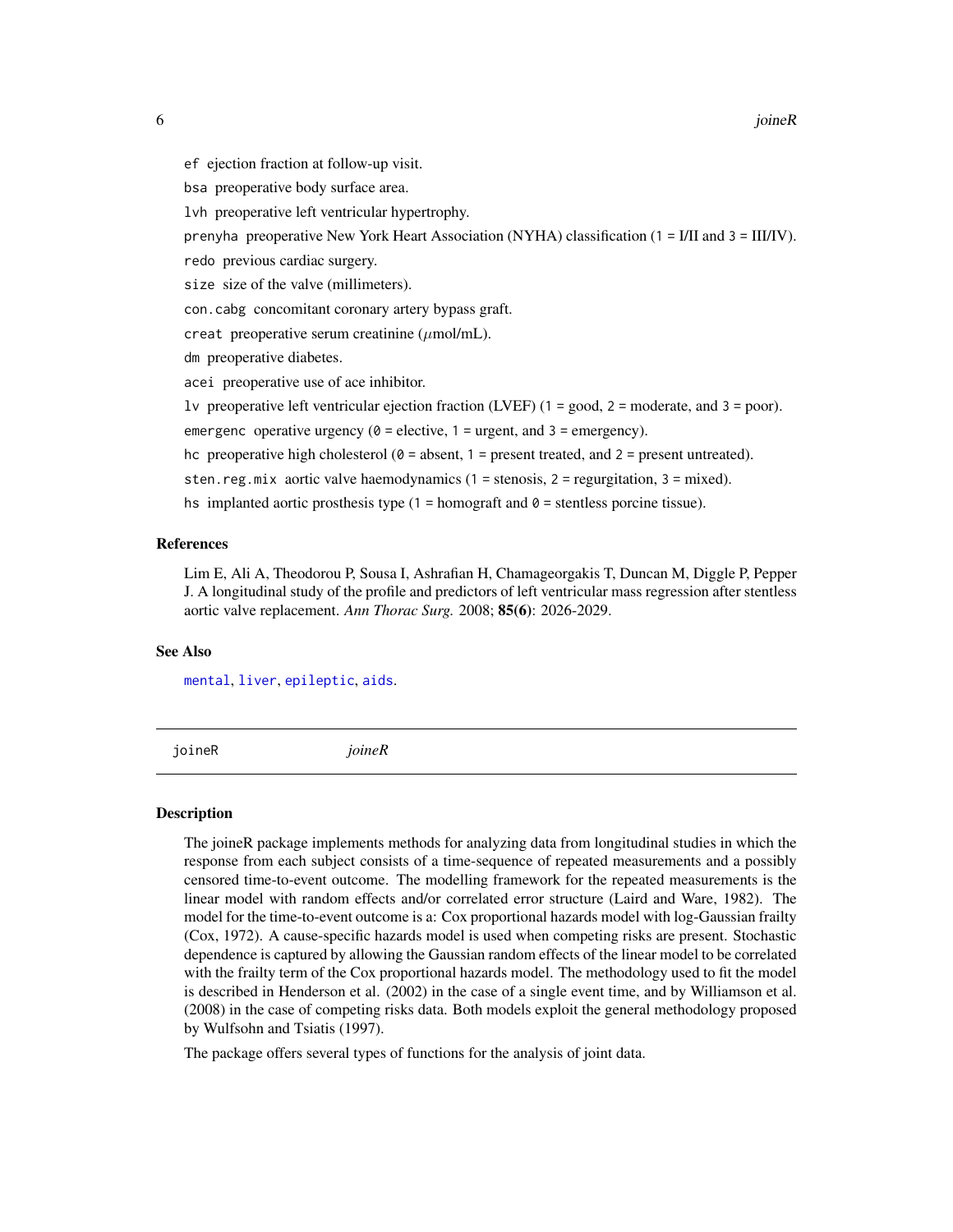#### <span id="page-6-0"></span>joint 7

# Data manipulation functions

There are several functions, including jointdata, sample.jointdata, subset.jointdata, to.balanced, to.unbalanced, and UniqueVariables, which offer the ability to construct a joint model dataset and manipulate it, e.g. take a sample according to a baseline covariate or outcome.

#### Plot functions

The plot function can be applied to jointdata and vargm (variogram) objects. In addition, points and lines can also be used with jointplot objects.

# Model fitting functions

The primary function for fitting a joint model is joint. Standard errors can be estimated using jointSE.

# **Note**

Further details on the package are given in the vignette. To access this, run vignette("joineR").

# References

Wulfsohn MS, Tsiatis AA. A joint model for survival and longitudinal data measured with error. *Biometrics.* 1997; 53(1): 330-339.

Henderson R, Diggle PJ, Dobson A. Joint modelling of longitudinal measurements and event time data. *Biostatistics.* 2000; 1(4): 465-480.

Cox DR. Regression models and life-tables. *J R Stat Soc Ser B Stat Methodol.* 1972; 34(2): 187- 220.

Laird NM, Ware JH. Random-effects models for longitudinal data. *Biometrics.* 1982; 38(4): 963- 974.

Williamson PR, Kolamunnage-Dona R, Philipson P, Marson AG. Joint modelling of longitudinal and competing risks data. *Stat Med.* 2008; 27: 6426-6438.

<span id="page-6-1"></span>joint *Fit joint model for survival and longitudinal data measured with error*

#### Description

This generic function fits a joint model with random latent association, building on the formulation described in Wulfsohn and Tsiatis (1997) while allowing for the presence of longitudinal and survival covariates, and three choices for the latent process. The link between the longitudinal and survival processes can be proportional or separate. When failure is attributable to 2 separate causes, a competing risks joint model is fitted as per Williamson et al. (2008).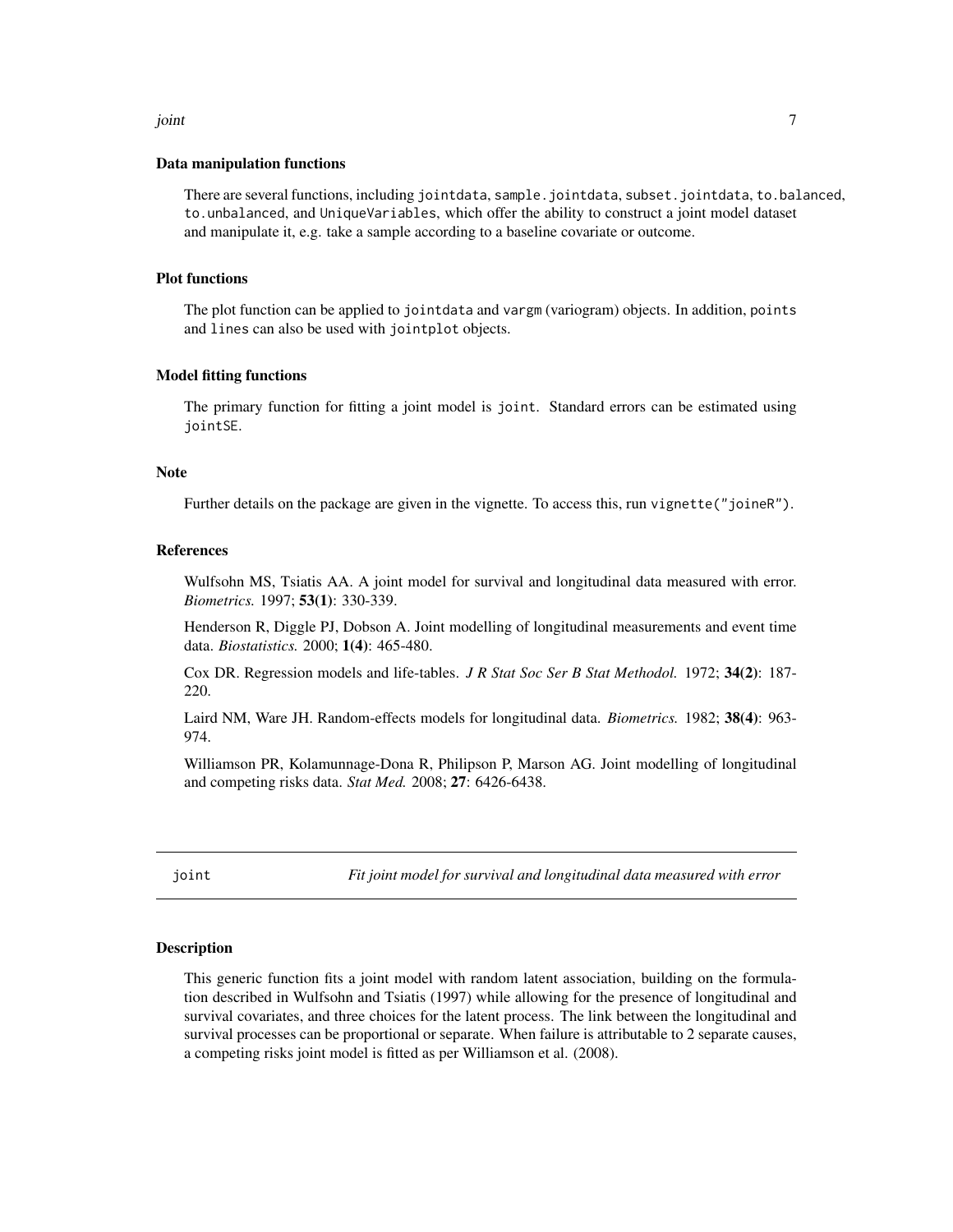# Usage

```
joint(
 data,
 long.formula,
 surv.formula,
 model = c("intslope", "int", "quad"),
 sepassoc = FALSE,
 longsep = FALSE,
 survsep = FALSE,
 gpt,
 lgpt,
 max.it,
 tol,
 verbose = FALSE
\mathcal{L}
```

| data         | an object of class jointdata containing the variables named in the formulae<br>arguments.                                                                                                                                                                                                                                                                                            |
|--------------|--------------------------------------------------------------------------------------------------------------------------------------------------------------------------------------------------------------------------------------------------------------------------------------------------------------------------------------------------------------------------------------|
| long.formula | a formula object with the response variable, and the covariates to include in the<br>longitudinal sub-model.                                                                                                                                                                                                                                                                         |
| surv.formula | a formula object with the survival time, censoring indicator and the covariates<br>to include in the survival sub-model. The response must be a survival object as<br>returned by the Surv function.                                                                                                                                                                                 |
| model        | a character string specifying the type of latent association. This defaults to the<br>intercept and slope version as seen in Wulfsohn and Tsiatis (1997). For as-<br>sociation via the random intercept only, choose model = "int", whereas for a<br>quadratic association, use model = "quad". Computing times are commensu-<br>rate with the type of association structure chosen. |
| sepassoc     | logical value: if TRUE then the joint model is fitted with separate association, see<br>Details.                                                                                                                                                                                                                                                                                     |
| longsep      | logical value: if TRUE, parameter estimates and log-likelihood from a separate<br>linear mixed model analysis of the longitudinal data (see the lme function for<br>details) are returned.                                                                                                                                                                                           |
| survsep      | if TRUE, parameter estimates and log-likelihood from a separate analysis of the<br>survival data using the Cox proportional hazards model are returned (see coxph<br>function for details).                                                                                                                                                                                          |
| gpt          | the number of quadrature points across which the integration with respect to the<br>random effects will be performed. Defaults to $gpt = 3$ which produces stable<br>estimates in most datasets.                                                                                                                                                                                     |
| lgpt         | the number of quadrature points which the log-likelihood is evaluated over fol-<br>lowing a model fit. This defaults to $1gt = 10$ , though $1gt = 3$ is often suffi-<br>cient.                                                                                                                                                                                                      |

<span id="page-7-0"></span>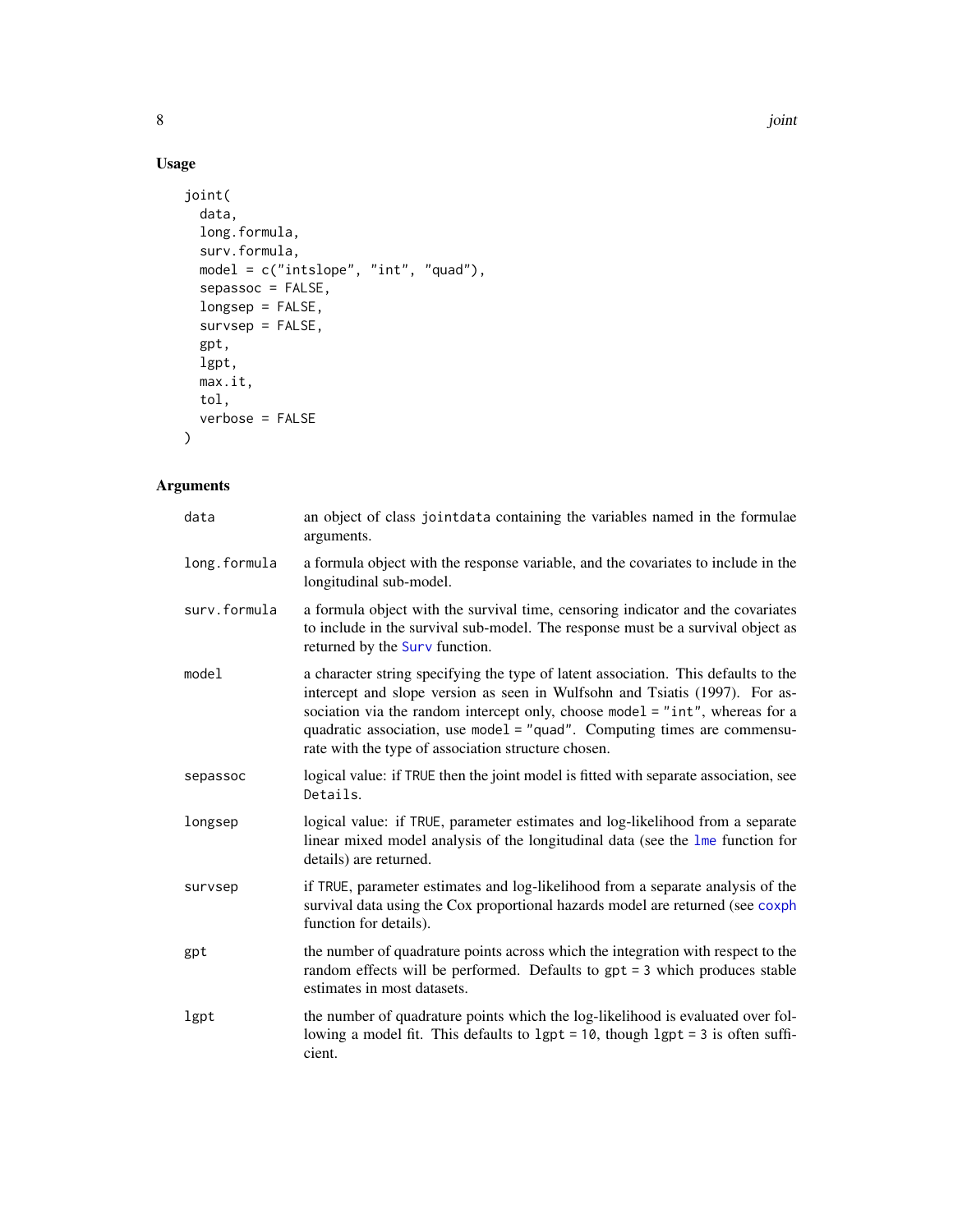| max.it  | the maximum number of iterations of the EM algorithm that the function will<br>perform. Defaults to $max$ . it = 200, though more iterations may be necessary<br>for large, complex data. |
|---------|-------------------------------------------------------------------------------------------------------------------------------------------------------------------------------------------|
| tol     | the tolerance level before convergence of the algorithm is deemed to have oc-<br>curred. Default value is $tol = 0.001$ .                                                                 |
| verbose | if TRUE, the parameter estimates at each iteration of the EM algorithm are printed.<br>Default is verbose = FALSE.                                                                        |

# Details

The joint function fits a joint model to survival and longitudinal data. The formulation is similar to Wulfsohn and Tsiatis (1997). A linear mixed effects model is assumed for the longitudinal data, namely

$$
Y_i = X_{i1}(t_i)^T \beta_1 + D_i(t_i)^T U_i + \epsilon_i,
$$

where  $U_i$  is a vector of random effects,  $(U_{0i}, \ldots U_{qi})$  whose length depends on the model chosen, i.e.  $q = 1$  for the random intercept model.  $D_i$  is the random effects covariate matrix, which will be time-dependent for all but the random intercept model.  $X_{i1}$  is the longitudinal design matrix for unit i, and  $t_i$  is the vector of measurement times for subject i. Measurement error is represented by  $\epsilon_i$ .

The Cox proportional hazards model is adopted for the survival data, namely

$$
\lambda(t) = \lambda_0(t) \exp\{X_{i2}(t)^T \beta_2 + D_i(t)(\gamma^T U_i)\}.
$$

The parameter  $\gamma$  determines the level of association between the two processes. For the intercept and slope model with separate association we have

$$
D_i(t)(\gamma^T U_i) = \gamma_0 U_{0i} + \gamma_1 U_{1i} t,
$$

whereas under proportional association

$$
D_i(t)(\gamma^T U_i) = \gamma (U_{0i} + U_{1i}t).
$$

 $X_{i2}$  is the vector of survival covariates for unit i. The baseline hazard function is  $\lambda_0(t)$ .

The function uses an EM algorithm to estimate parameters in the joint model. Starting values are provided by calls to standard R functions [lme](#page-0-0) and [coxph](#page-0-0) for the longitudinal and survival components, respectively.

# Value

A list containing the parameter estimates from the joint model and, if required, from either or both of the separate analyses. The combined log-likelihood from a separate analysis and the log-likelihood from the joint model are also produced as part of the fit.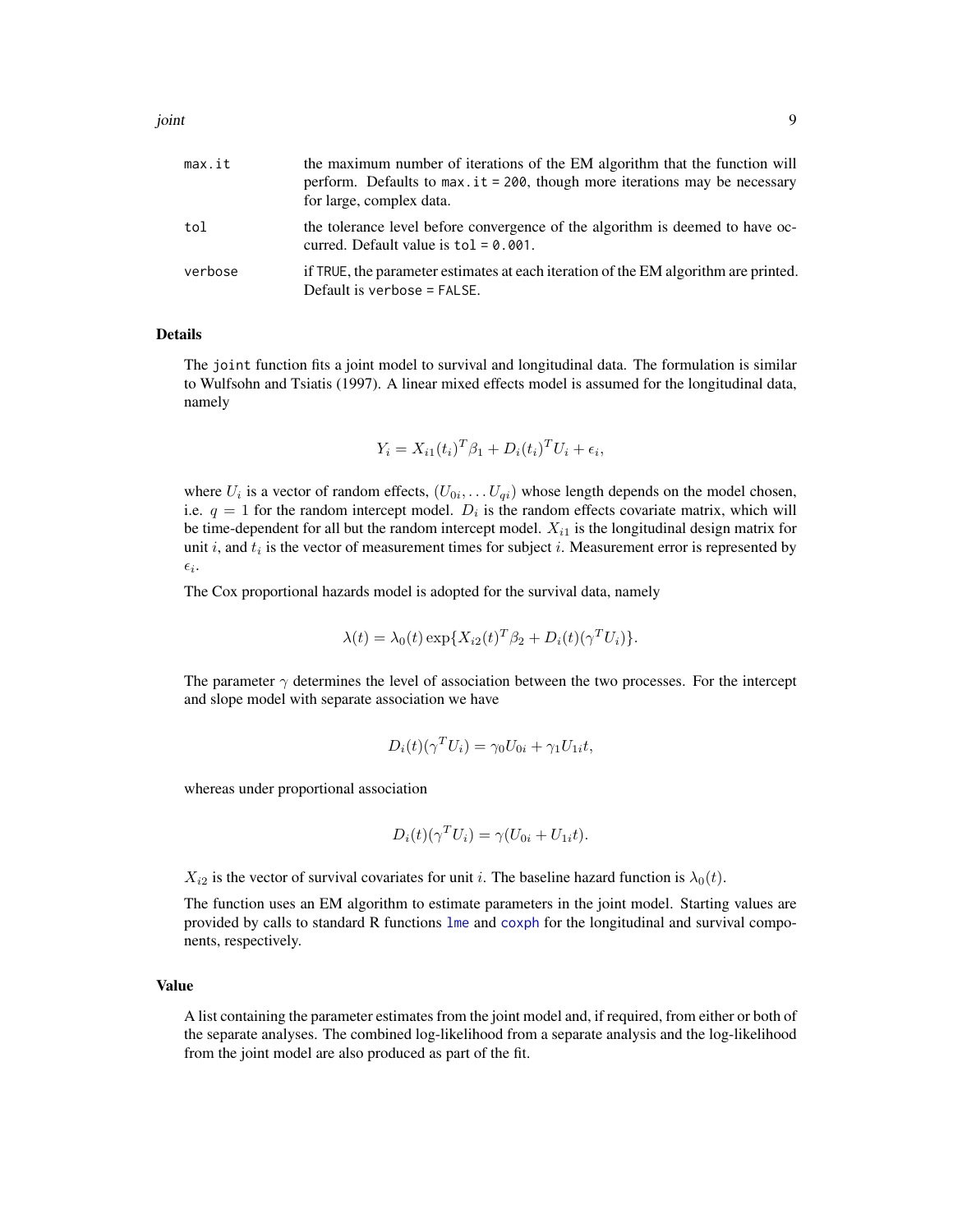#### <span id="page-9-0"></span>Competing risks

If failure can be attributed to 2 causes, i.e. so-called competing risks events data, then a causespecific hazards model is adopted, namely

$$
\lambda_g(t) = \lambda_{0g}(t) \exp\{X_{i2}(t)^T \beta_2^{(g)} + D_i(t) (\gamma^T U_i)\},
$$

where  $g = 1, 2$  denotes the failure type,  $\beta_2^{(g)}$   $(g = 1, 2)$  are cause-specific hazard parameters corresponding to the same covariates, and  $\lambda_{0g}(t)$  are cause-specific baseline hazard functions. For this data, a proportional association structure is assumed (i.e. sepassoc = FALSE) and a randomintercepts and random-slopes model must be used (i.e. model = "intslope"). Note that the function only permits 2 failure types. The model is specified in full by Williamson et al. (2008). The function joint () automatically detects whether competing risks are present by counting the number of unique components in the event column on the event time data.

#### Separate models

Both longsep and survsep ignore any latent association (i.e.  $\gamma = 0$ ) between the longitudinal and survival processes but their output can be used to compare with the results from the joint model. If interest is solely in the individual processes then the user should instead make use of the functions [lme](#page-0-0) and [coxph](#page-0-0) mentioned above. Furthermore, if interest is in the separate effect of each random effect (this is for intercept and slope or quadratic models only) upon the survival data, the user should set sepassoc = TRUE.

#### Note

Since numerical integration is required, it is advisable to check the stability of the maximum likelihood estimates with an increasing number of Gauss-Hermite quadrature points. joint () uses gpt = 3 by default, as this has been adequate for many datasets. However, for certain datasets and models, this might be too small.

#### Author(s)

Pete Philipson

# References

Wulfsohn MS, Tsiatis AA. A joint model for survival and longitudinal data measured with error. *Biometrics.* 1997; 53(1): 330-339.

Henderson R, Diggle PJ, Dobson A. Joint modelling of longitudinal measurements and event time data. *Biostatistics.* 2000; 1(4): 465-480.

Williamson PR, Kolamunnage-Dona R, Philipson P, Marson AG. Joint modelling of longitudinal and competing risks data. *Stat Med.* 2008; 27: 6426-6438.

# See Also

[lme](#page-0-0), [coxph](#page-0-0), [jointdata](#page-12-1), [jointplot](#page-13-1).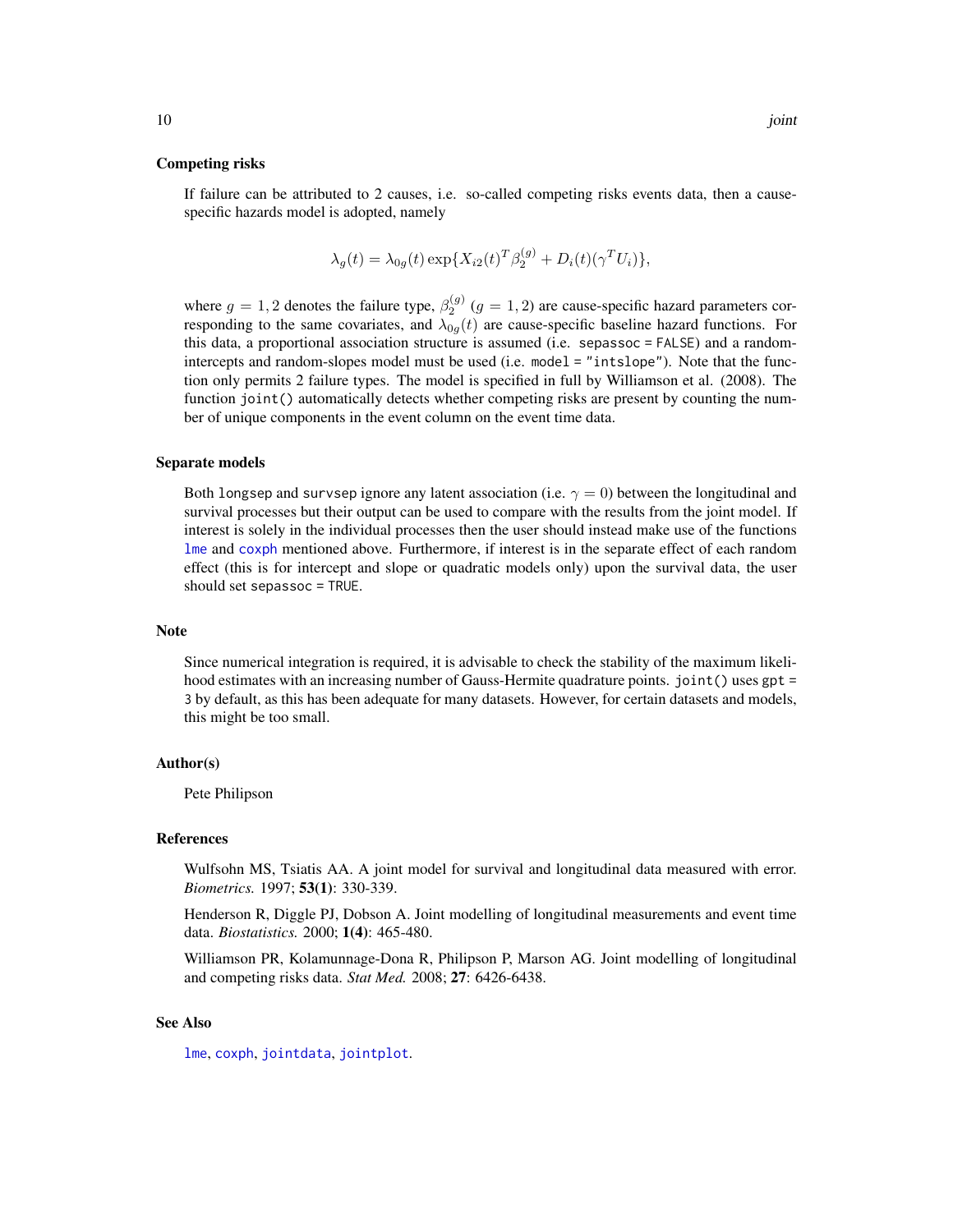# <span id="page-10-0"></span>joint.object 11

# Examples

```
## Standard joint model
data(heart.valve)
heart.surv <- UniqueVariables(heart.valve,
                              var.col = c("fuyrs", "status"),
                               id.co1 = "num")heart.long <- heart.valve[, c("num", "time", "log.lvmi")]
heart.cov <- UniqueVariables(heart.valve,
                             c("age", "hs", "sex"),
                             id.col = "num")heart.valve.jd <- jointdata(longitudinal = heart.long,
                            baseline = heart.cov,
                            survival = heart.surv,
                            id.col = "num",time.col = "time")fit \le joint(data = heart.valve.jd,
             long.formula = log.lvmi ~ 1 + time + hs,
             surv.formula = Surv(fuyrs, status) \sim hs,
             model = "intslope")
## Competing risks joint model (same data as Williamson et al. 2008)
## Not run:
data(epileptic)
epileptic$interaction <- with(epileptic, time * (treat == "LTG"))
longitudinal <- epileptic[, c(1:3, 13)]
survival <- UniqueVariables(epileptic, c(4, 6), "id")
baseline <- UniqueVariables(epileptic, "treat", "id")
data <- jointdata(longitudinal = longitudinal,
                  survival = survival,
                  baseline = baseline,
                  id.col = "id",time.col = "time")
fit2 \leftarrow joint(data = data,
              long.formula = dose \sim time + treat + interaction,
              surv.formula = Surv(with.time, with.status2) \sim treat,
              longsep = FALSE, survsep = FALSE,
              gpt = 3summary(fit2)
## End(Not run)
```
joint.object *Fitted* joint *object*

#### **Description**

An object returned by the joint function, inheriting from class joint and representing a fitted joint model for longitudinal and time-to-event (or competing risks) data.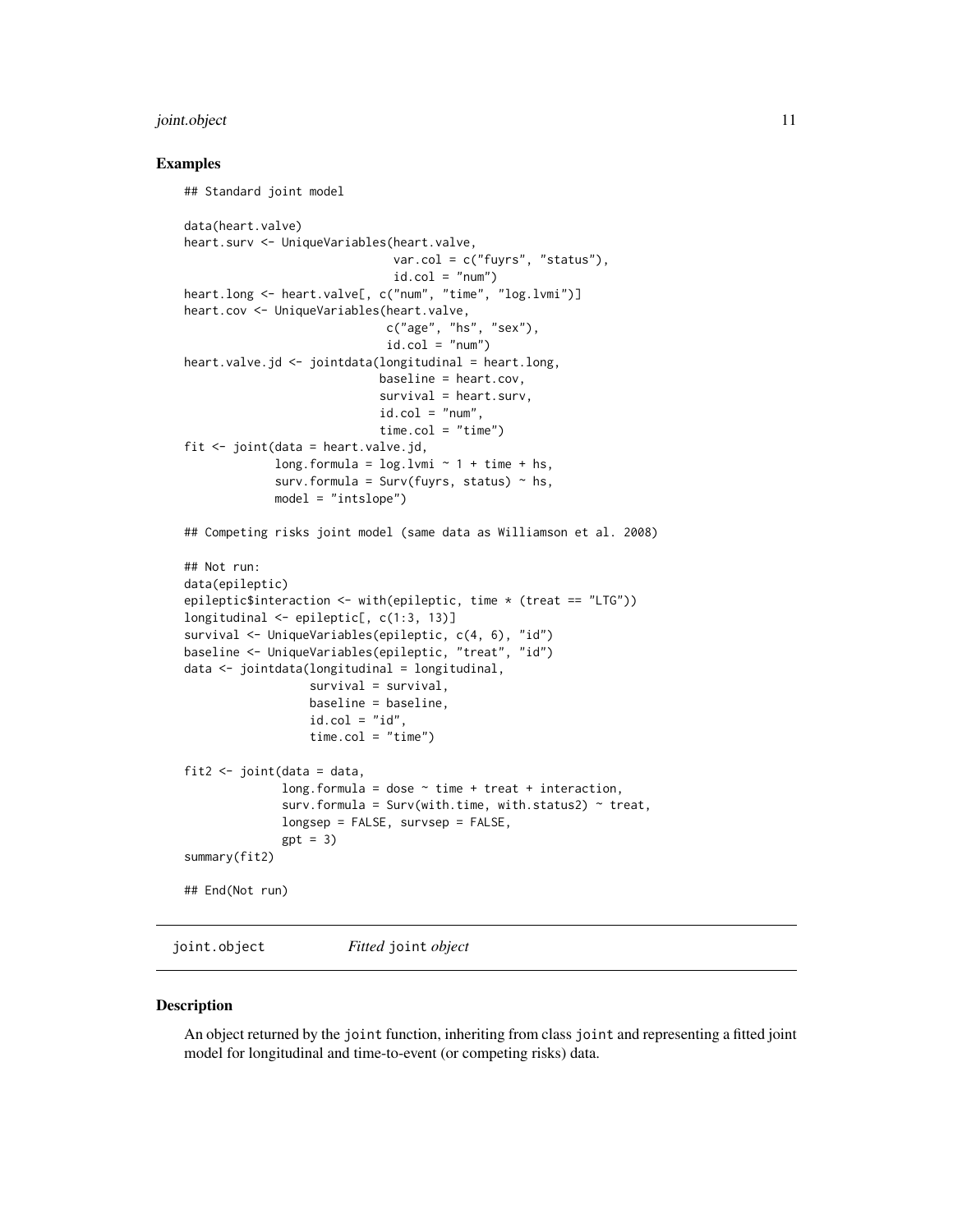# <span id="page-11-0"></span>Usage

joint.object

# Format

An object of class NULL of length 0.

# Value

A list with the following components.

coefficients a list with the estimated coefficients. The components of this list are:

fixed longitudinal and survival sub-model fixed effects.

random the BLUPs of the random effects.

latent the latent association parameter(s) from the time-to-event sub-model.

sigama.z a numeric double for the residual standard error.

sigma.u the variance-covariance matrix of the random effects.

hazard a vector of the (centered) baseline hazards at each unique failure time.

log.lik the log-likelihood from the joint model fit and sub-model contributions.

numIter the number of EM algorithm iterations.

convergence a logical value of whether convergence was achieved or not.

model see [joint](#page-6-1) for details.

sepassoc see [joint](#page-6-1) for details.

sepests see [joint](#page-6-1) for details.

- compRisk a logical value indicating whether competing risks were detected or not.
- sep.loglike the log-likelihood from the joint model fit (with association set to zero) and separately fitted sub-model contributions.

formulae a list of model formulae. See [joint](#page-6-1) for details.

data a [jointdata](#page-12-1) object. See [joint](#page-6-1) for details.

call the model call. Can be used by [update](#page-0-0).

# Author(s)

Graeme L. Hickey

# See Also

[joint](#page-6-1).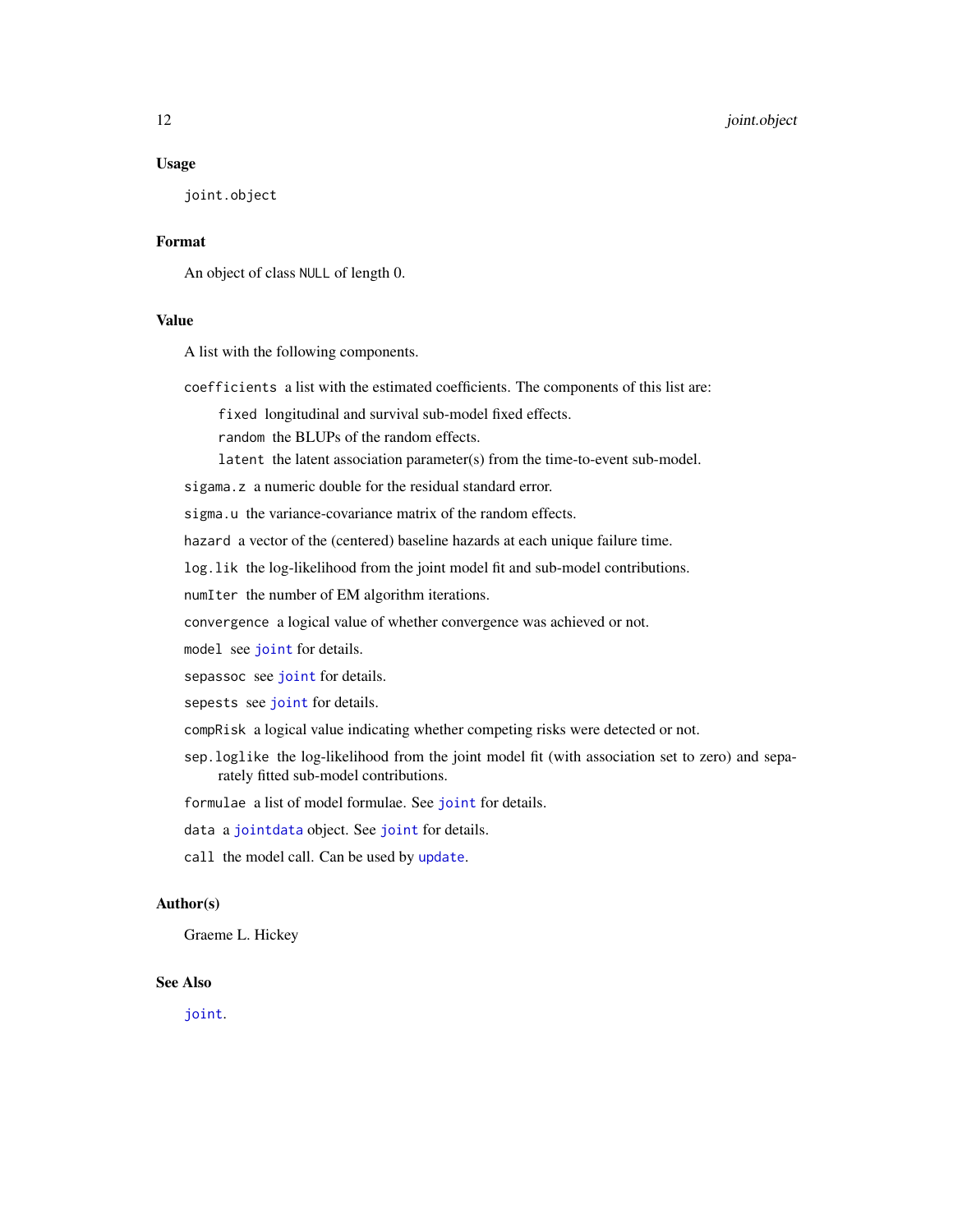<span id="page-12-1"></span><span id="page-12-0"></span>

# Description

This function creates an object of class jointdata. This is an object with information on at least one of, longitudinal data or survival data. Moreover, it can also have data on baseline covariates.

# Usage

```
jointdata(
  longitudinal = NA,
  survival = NA,
 baseline = NA,
  id.co1 = "ID",time.col = NA
)
```
# Arguments

| longitudinal | a data frame or matrix in the unbalanced format (one row per observation), with<br>subject identification, time of measurements, and longitudinal measurements<br>and/or time dependent covariates. This must be given if no survival argument<br>is.                                         |
|--------------|-----------------------------------------------------------------------------------------------------------------------------------------------------------------------------------------------------------------------------------------------------------------------------------------------|
| survival     | a data frame or matrix with survival data for all the subjects. This must be given<br>if no longitudinal argument is.                                                                                                                                                                         |
| baseline     | a data frame or matrix with baseline covariates, or non-time dependent covari-<br>ates, for the same subjects as in survival and/or longitudinal. This has to be<br>in the balanced format (one row per subject). By default an object of this class<br>does not include baseline covariates. |
| id.col       | an element of class character with the name identification of subject. This is<br>to identify the subject identification in the data frames.                                                                                                                                                  |
| time.col     | an element of class character with the time measurements identification. This<br>is to identify the time column in the data frames.                                                                                                                                                           |

# Details

This function creates an object of class jointdata. This is a list with elements used in joint modelling, mainly longitudinal and/or survival data. The output has to have at least one of the data sets, longitudinal or survival. However, for joint modelling is necessary to have both data sets. Moreover, a third data frame is possible to be given as input, for the baseline (non-time dependent) covariates. The subject identification and time measurement column names are necessary.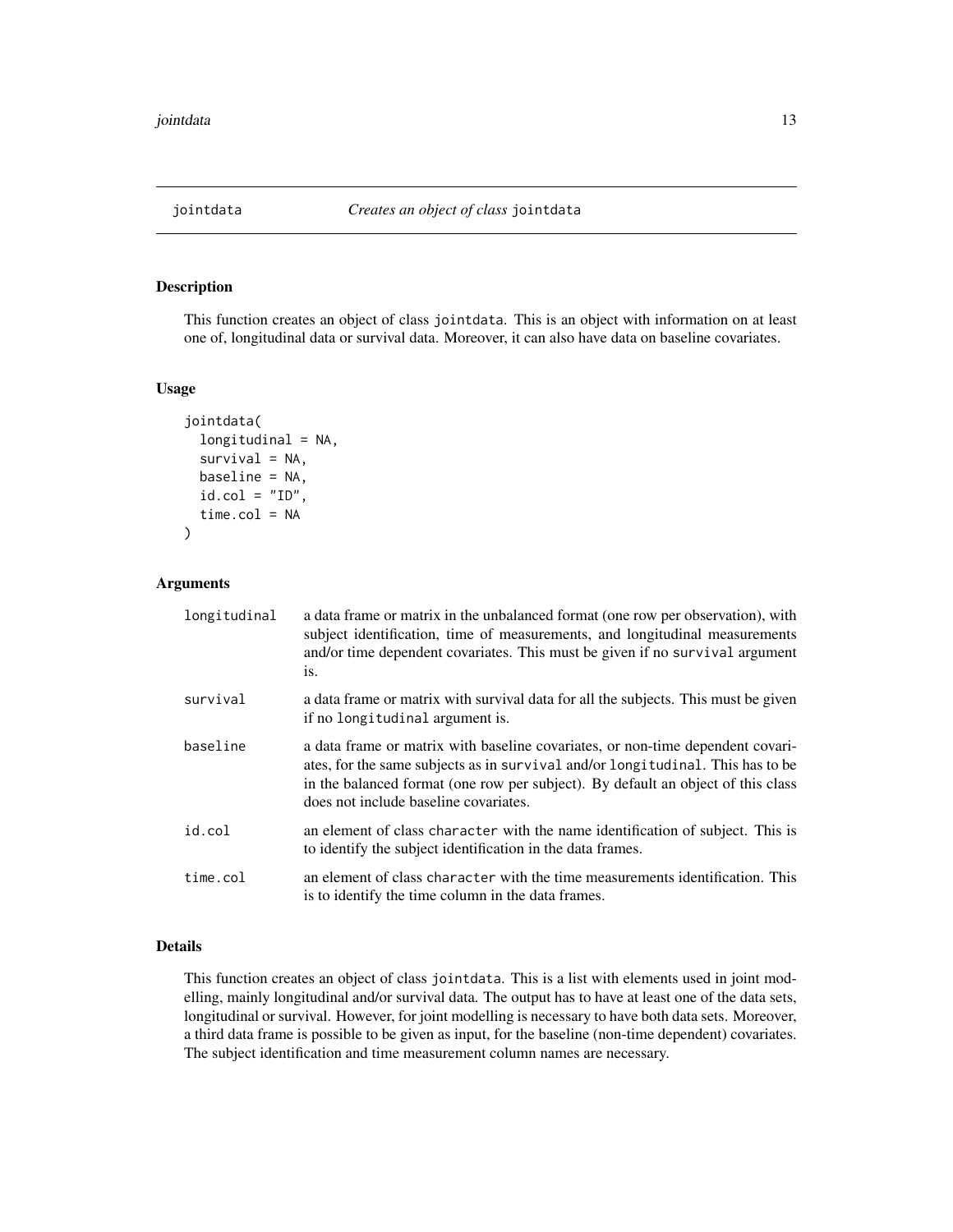Value

A list of length six. The first element is the vector of subjects identification. The second is, if exists a data frame of the longitudinal data. The third element of the list is, if exists a data frame of the survival data. The fourth element of the list is, if exists a data frame on the baseline covariates. The fifth is, if longitudinal data is given, the column name identification of longitudinal times. And the sixth and last element of the list is the column name identification of subjects.

# Author(s)

Ines Sousa

# Examples

```
data(heart.valve)
heart.surv <- UniqueVariables(heart.valve,
                              var.col = c("fuyrs", "status"),
                              id.co1 = "num")heart.valve.jd <- jointdata(survival = heart.surv,
                            id.co1 = "num",time.col = "time")
```
<span id="page-13-1"></span>

jointplot *Joint plot of longitudinal and survival data*

# Description

This function views the longitudinal profile of each unit with the last longitudinal measurement prior to event-time (censored or not) taken as the end-point, referred to as time zero. In doing so, the shape of the profile prior to event-time can be inspected. This can be done over a user-specified number of time units.

```
jointplot(
 object,
 Y.col,
 Cens.col,
  lag,
  split = TRUE,col1,
 col2,
  xlab,
 ylab,
  gp1lab,
 gp2lab,
  smooth = 2/3,
 mean.profile = FALSE,
```
<span id="page-13-0"></span>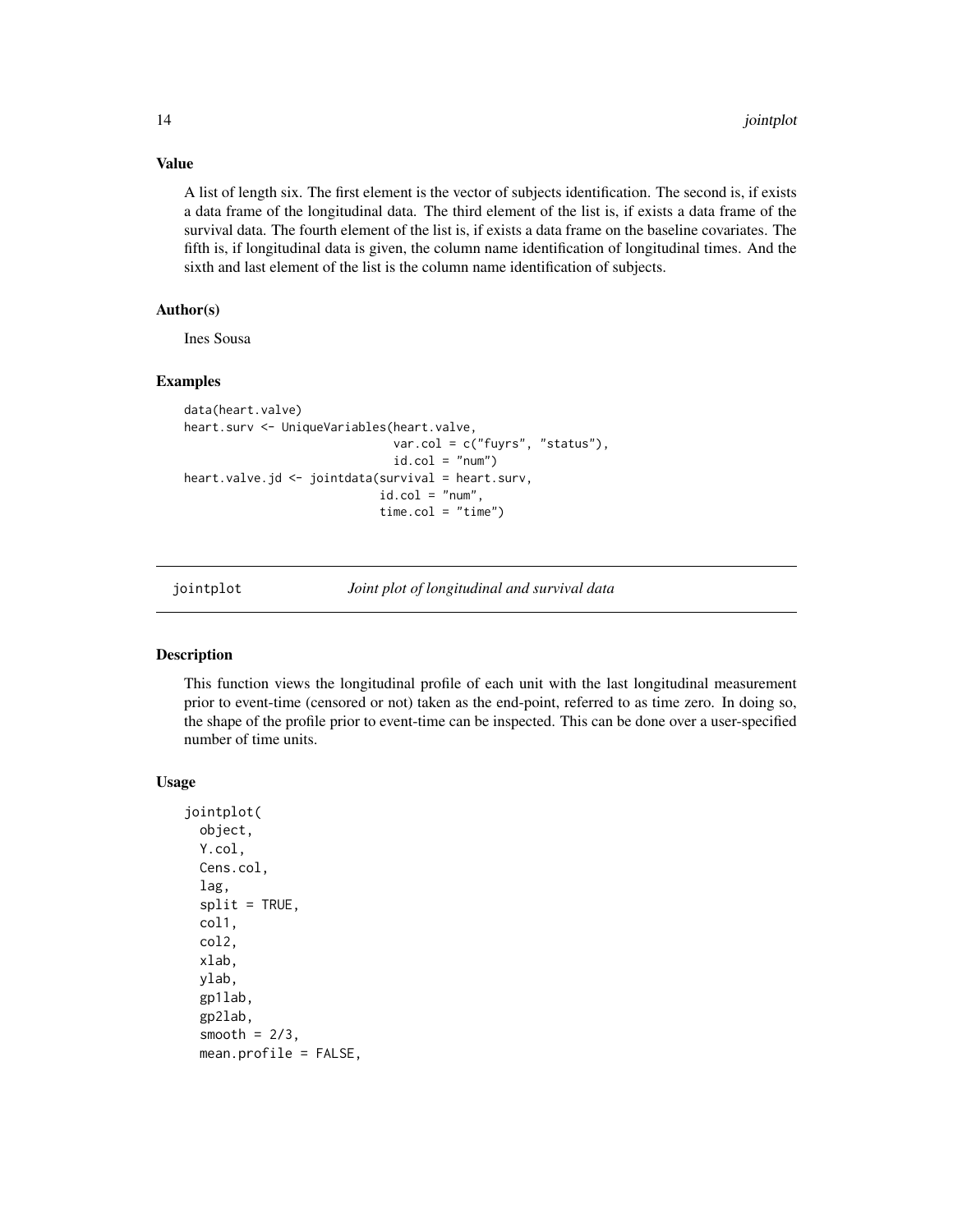#### <span id="page-14-0"></span>jointplot that the contract of the contract of the contract of the contract of the contract of the contract of the contract of the contract of the contract of the contract of the contract of the contract of the contract of

mcol1, mcol2 )

# Arguments

| object       | an object of class jointdata.                                                                                                                                                                                                                                    |
|--------------|------------------------------------------------------------------------------------------------------------------------------------------------------------------------------------------------------------------------------------------------------------------|
| Y.col        | an element of class character identifying the longitudinal response part of the<br>jointdata object.                                                                                                                                                             |
| Cens.col     | an element of class character identifying the survival status or censoring indi-<br>cator part of the jointdata object.                                                                                                                                          |
| lag          | argument which specifies how many units in time we look back through. De-<br>faults to the maximum observation time across all units.                                                                                                                            |
| split        | logical argument which allows the profiles of units which fail and those which<br>are <i>censored</i> to be viewed in separate panels of the same graph. This is the<br>default option. Using split = FALSE will plot all profiles overlaid on a single<br>plot. |
| col1         | argument to choose the colour for the profiles of the <i>censored</i> units.                                                                                                                                                                                     |
| col2         | argument to choose the colour for the profiles of the <i>failed</i> units.                                                                                                                                                                                       |
| xlab         | an element of class character indicating the title for the x-axis.                                                                                                                                                                                               |
| ylab         | an element of class character indicating the title for the x-axis.                                                                                                                                                                                               |
| gp1lab       | an element of class character for the group corresponding to a censoring indi-<br>cator of zero. Typically, the censored group.                                                                                                                                  |
| gp2lab       | an element of class character for the group corresponding to a censoring indi-<br>cator of one. Typically, the group experiencing the event of interest.                                                                                                         |
| smooth       | the smoother span. This gives the proportion of points in the plot which influ-<br>ence the smooth at each value. Defaults to a value of 2/3. Larger values give<br>more smoothness. See lowess for further details.                                             |
| mean.profile | draw mean profiles if TRUE. Only applies to the split = TRUE case.                                                                                                                                                                                               |
| mcol1        | argument to choose the colour for the mean profile of the units with a censoring<br>indicator of zero.                                                                                                                                                           |
| mcol2        | argument to choose the colour for the mean profile of the units with a censoring<br>indicator of one.                                                                                                                                                            |

# Details

The function tailors the [xyplot](#page-0-0) function to produce a representation of joint data with longitudinal and survival components.

# Value

A lattice plot.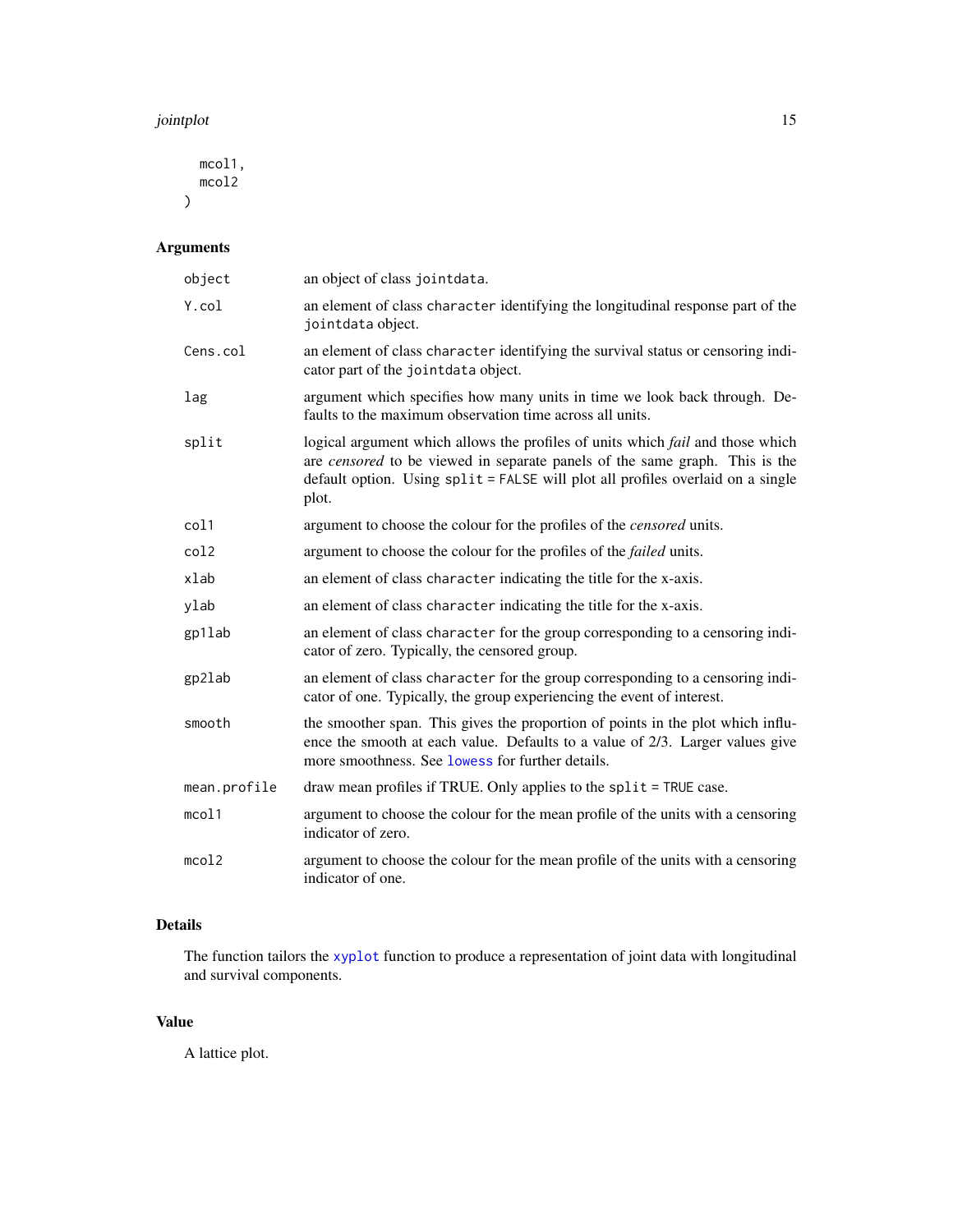# <span id="page-15-0"></span>Note

If more than one cause of failure is present (i.e. competing risks data), then all failures are pooled together into a single failure type.

## Author(s)

Pete Philipson

# References

Wulfsohn MS, Tsiatis AA. A joint model for survival and longitudinal data measured with error. *Biometrics.* 1997; 53(1): 330-339.

# See Also

[xyplot](#page-0-0), [joint](#page-6-1), [jointdata](#page-12-1).

# Examples

```
data(heart.valve)
heart.surv <- UniqueVariables(heart.valve,
                              var.col = c("fuyrs", "status"),
                               id.col = "num")heart.long <- heart.valve[, c("num", "time", "log.lvmi")]
heart.cov <- UniqueVariables(heart.valve,
                             c("age", "sex"),
                             id.col = "num")heart.valve.jd <- jointdata(longitudinal = heart.long,
                            baseline = heart.cov,
                            survival = heart.surv,
                            id.co1 = "num",time.col = "time")
jointplot(heart.valve.jd, Y.col = "log.lvmi",
          Cens.col = "status", \text{lag} = 5)
```
jointSE *Standard errors via bootstrap for a joint model fit*

#### Description

This function takes a model fit from a joint model and calculates standard errors, with optional confidence intervals, for the main longitudinal and survival covariates.

# Usage

jointSE(fitted, n.boot, gpt, lgpt, max.it, tol, print.detail = FALSE)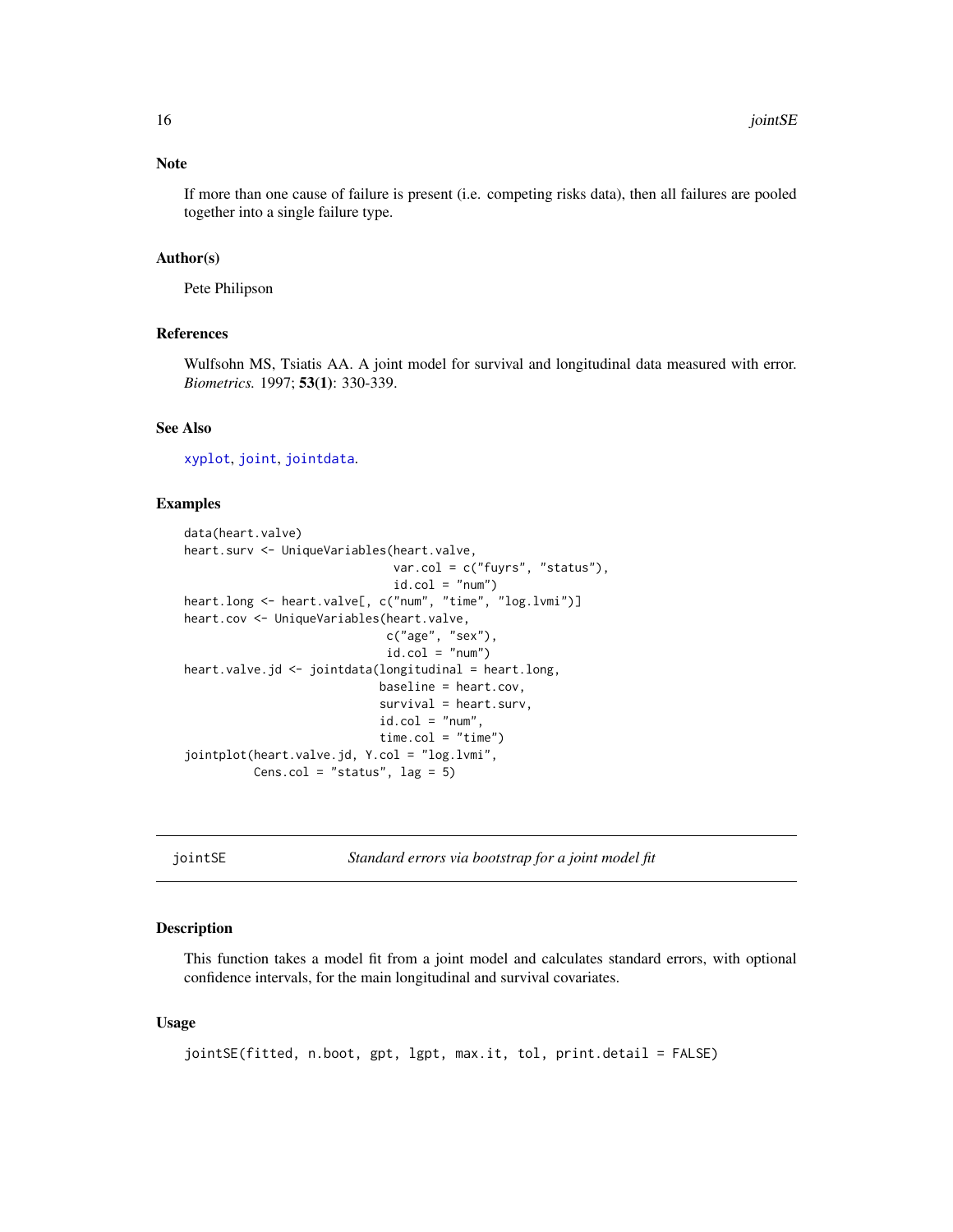#### <span id="page-16-0"></span> $jointSE$  17

# Arguments

| fitted       | a list containing as components the parameter estimates obtained by fitting a<br>joint model along with the respective formulae for the longitudinal and survival<br>sub-models and the model chosen, see joint for further details.                       |
|--------------|------------------------------------------------------------------------------------------------------------------------------------------------------------------------------------------------------------------------------------------------------------|
| n.boot       | argument specifying the number of bootstrap samples to use in order to obtain<br>the standard error estimates and confidence intervals. Note that at least n. boot =<br>100 is required in order for the function to return non-zero confidence intervals. |
| gpt          | the number of quadrature points across which the integration with respect to the<br>random effects will be performed. Defaults to $gpt = 3$ which produces stable<br>estimates in most datasets.                                                           |
| lgpt         | the number of quadrature points which the log-likelihood is evaluated over fol-<br>lowing a model fit. This defaults to $1gt = 10$ , though $1gt = 3$ is often suffi-<br>cient.                                                                            |
| max.it       | the maximum number of iterations of the EM algorithm that the function will<br>perform. Defaults to $max.$ it = 200, though more iterations may be necessary<br>for large, complex data.                                                                   |
| tol          | the tolerance level before convergence of the algorithm is deemed to have oc-<br>curred. Default value is $tol = 0.001$ .                                                                                                                                  |
| print.detail | This argument determines the level of printing that is done during the boot-<br>strapping. If TRUE then the parameter estimates from each bootstrap sample are<br>output.                                                                                  |

# Details

Standard errors and confidence intervals are obtained by repeated fitting of the requisite joint model to bootstrap samples of the original longitudinal and survival data. It is rare that more than 200 bootstrap samples are needed for estimating a standard error. The number of bootstrap samples needed for accurate confidence intervals can be as large as 1000.

# Value

An object of class data.frame.

# Author(s)

Ruwanthi Kolamunnage-Dona and Pete Philipson

# References

Wulfsohn MS, Tsiatis AA. A joint model for survival and longitudinal data measured with error. *Biometrics.* 1997; 53(1): 330-339.

Efron B, Tibshirani R. *An Introduction to the Bootstrap.* 2000; Boca Raton, FL: Chapman & Hall/CRC.

# See Also

[lme](#page-0-0), [coxph](#page-0-0), [joint](#page-6-1), [jointdata](#page-12-1).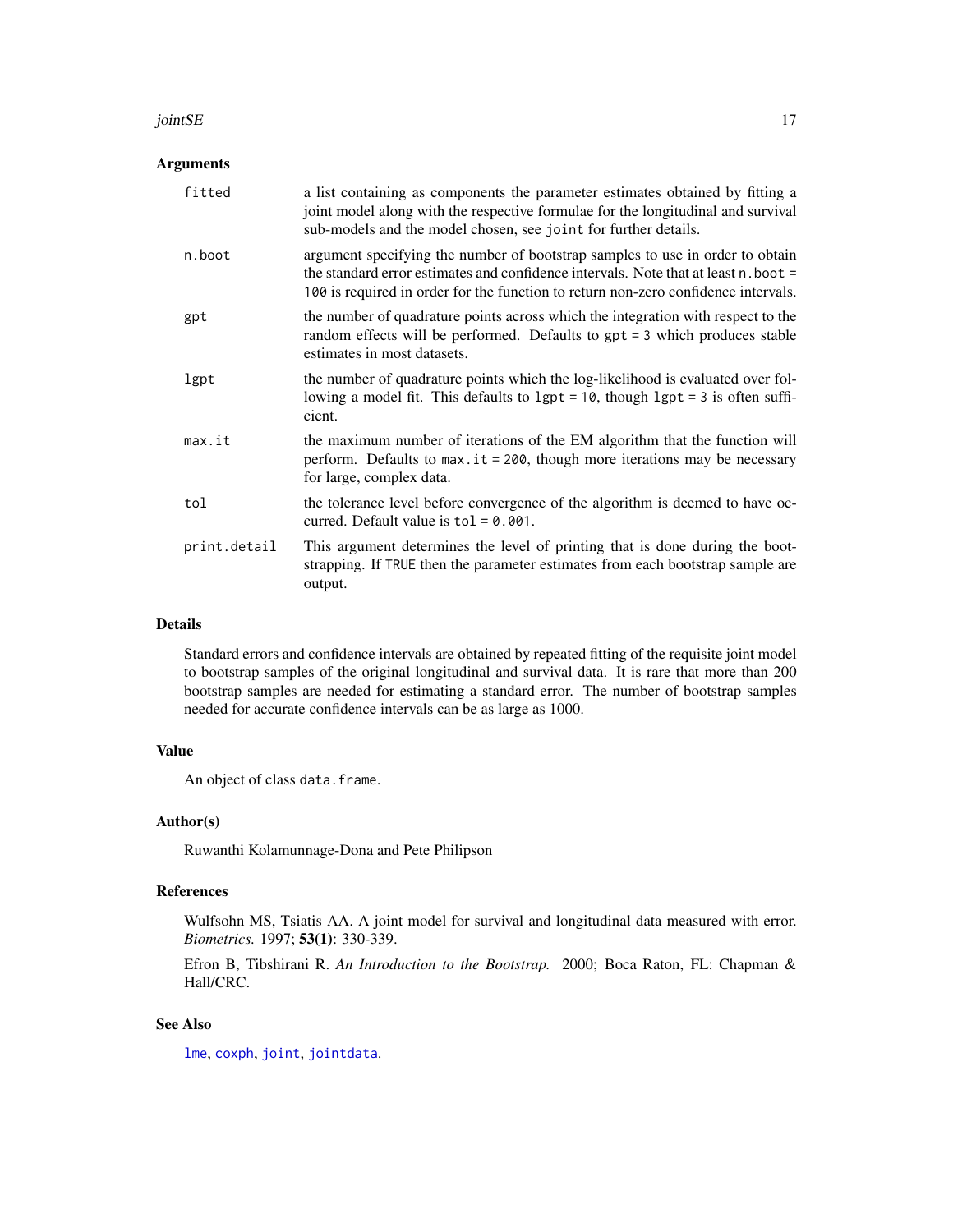# Examples

```
data(heart.valve)
heart.surv <- UniqueVariables(heart.valve,
                              var.col = c("fuyrs", "status"),
                              id.co1 = "num")heart.long <- heart.valve[, c("num", "time", "log.lvmi")]
heart.cov <- UniqueVariables(heart.valve,
                             c("age", "hs", "sex"),
                             id.co1 = "num")heart.valve.jd <- jointdata(longitudinal = heart.long,
                            baseline = heart.cov,
                            survival = heart.surv,
                            id.co1 = "num",time.col = "time")
fit <- joint(heart.valve.jd,
             long.formula = log.lvmi ~ 1 + time + hs,
             surv.formula = Surv(fuyrs, status) \sim hs,
             model = "int")jointSE(fitted = fit, n.boot = 1)
```
lines.jointdata *Add lines to an existing* jointdata *plot*

# Description

Add lines to an existing plot of an object of class jointdata, for a longitudinal variable. It is possible to plot all the subjects in the data set, or just a selected subset. See [subset.jointdata](#page-27-1).

# Usage

```
## S3 method for class 'jointdata'
lines(x, Y.col, ...)
```
# Arguments

| X.       | object of class jointdata.                                                                                                                 |
|----------|--------------------------------------------------------------------------------------------------------------------------------------------|
| Y.col    | column number, or column name, of longitudinal variable to be plotted. Defaults<br>to Y. col = $NA$ , plotting all longitudinal variables. |
| $\cdots$ | other graphical arguments; see plot.                                                                                                       |

# Value

A graphical device with a plot for longitudinal data.

# Author(s)

Ines Sousa

<span id="page-17-0"></span>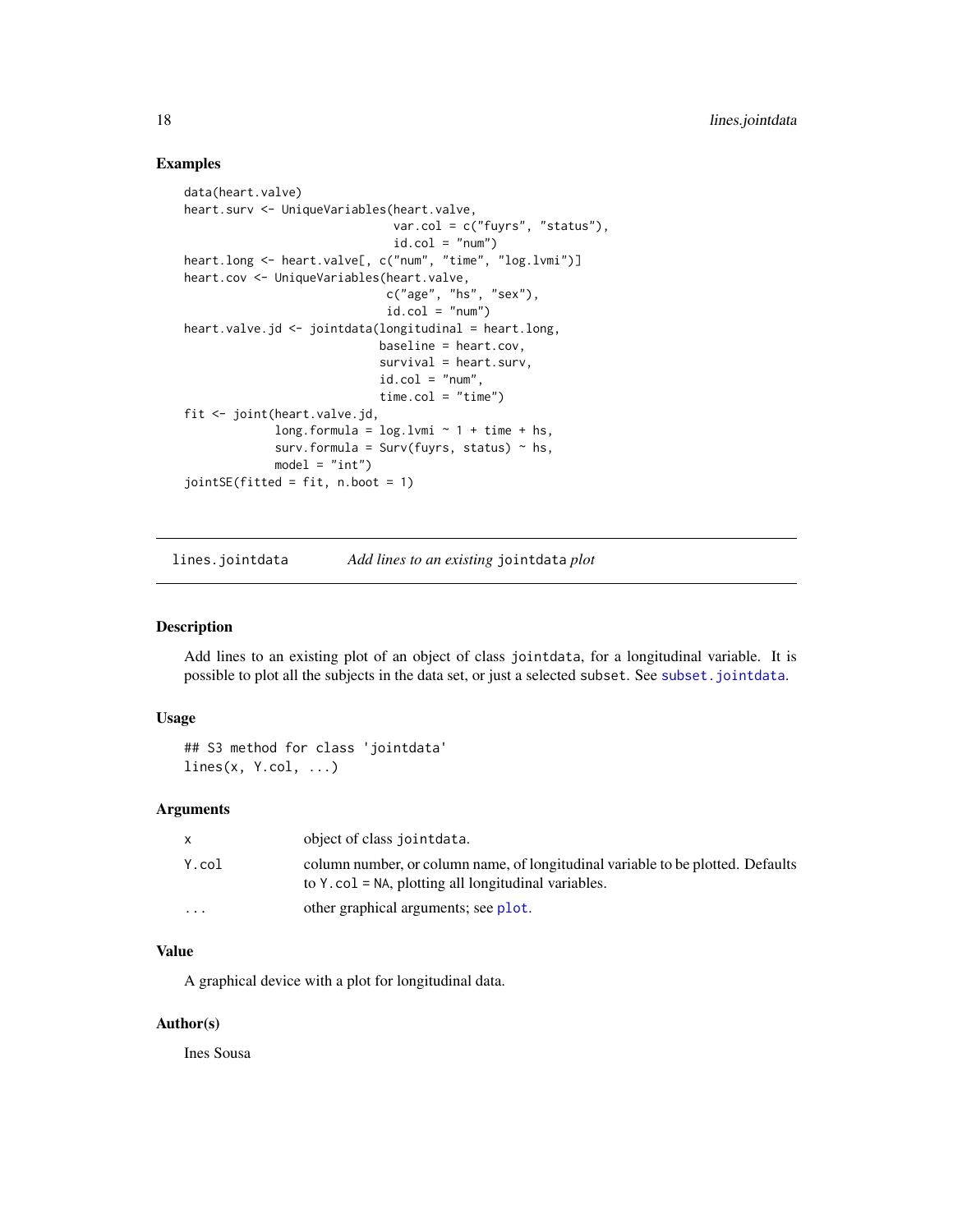<span id="page-18-0"></span>liver the contract of the contract of the contract of the contract of the contract of the contract of the contract of the contract of the contract of the contract of the contract of the contract of the contract of the cont

# See Also

Other functions are useful to be used with this such as [plot](#page-0-0) and [points](#page-0-0).

# Examples

```
data(heart.valve)
heart.surv <- UniqueVariables(heart.valve,
                              var.col = c("fuyrs", "status"),
                              id.col = "num")heart.long <- heart.valve[, c(1, 4, 5, 7, 8, 9, 10, 11)]
heart.jd \leq jointdata(longitudinal = heart.long,
                      survival = heart.surv,
                      id.co1 = "num",time.col = "time")# Randomly select a pair of subjects to plot profiles of
take <- sample(1:max(heart.jd$survival$num), 2)
heart.jd.1 <- subset(heart.jd, take[1])
heart.jd.2 <- subset(heart.jd, take[2])
plot(heart.jd.1, Y,col = 4)lines(heart.jd.2, Y,col = 4, lty = 2)
```
<span id="page-18-1"></span>

liver *Liver cirrhosis drug trial data*

## Description

This dataset gives the longitudinal observations of prothrombin index, a measure of liver function, for patients from a controlled trial into prednisone treatment of liver cirrhosis. Time-to-event information in the form of the event time and associated censoring indicator are also recorded along with a solitary baseline covariate - the allocated treatment arm in this instance. The data are taken from Andersen et al. (1993, p. 19) and were analyzed in Henderson et al. (2002). This is a subset of the full data where a number of variables were recorded both at entry and during the course of the trial.

# Usage

data(liver)

# Format

A data.frame in the unbalanced format with longitudinal observations from 488 subjects. The columns are:

id integer: number for patient identification.

prothrombin integer: prothrombin index measurement (%).

time numeric: time of prothrombin index measurement (years).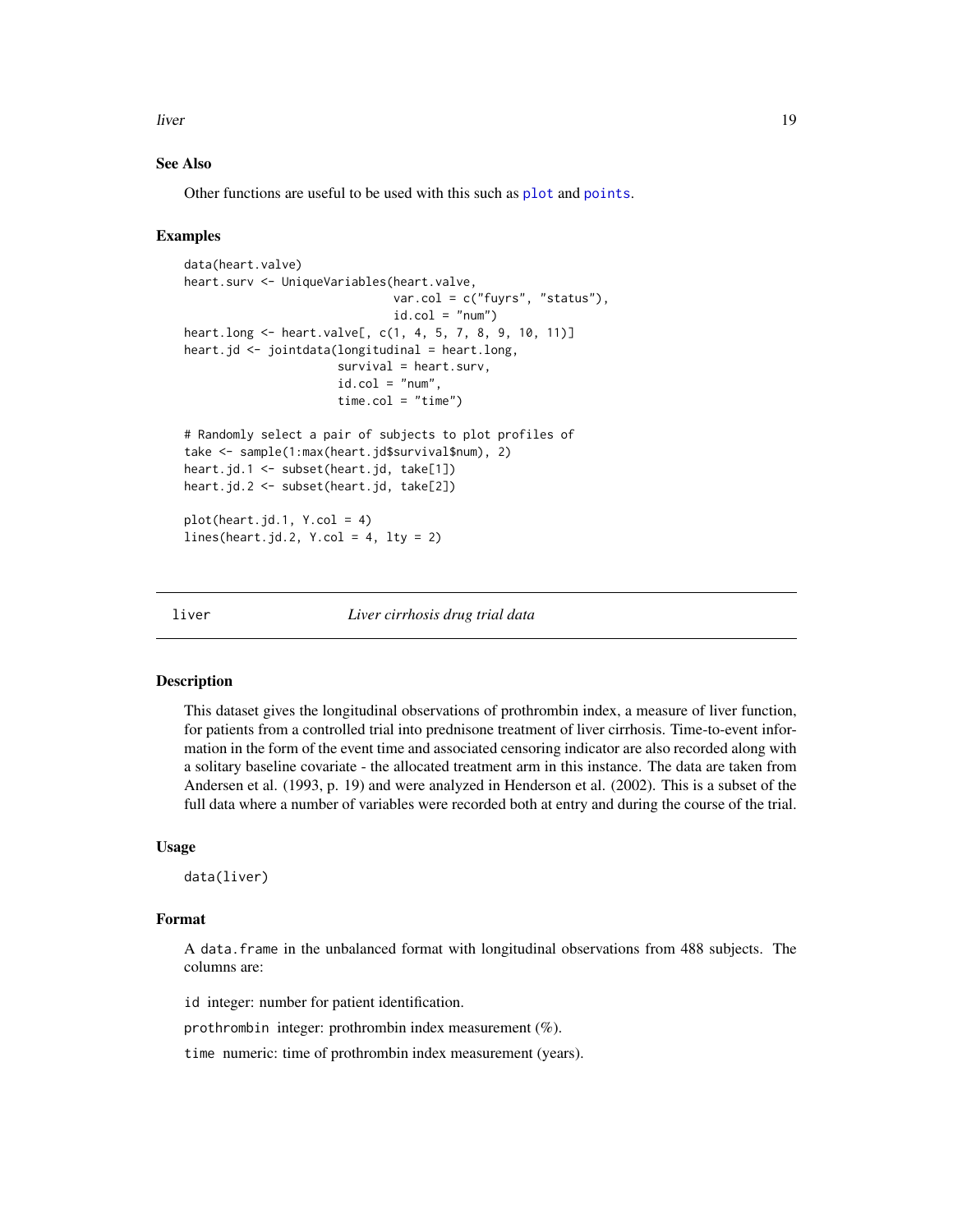<span id="page-19-0"></span>treatment integer: patient treatment indicator. Coded as  $0 =$  placebo;  $1 =$  prednisone.

survival numeric: patient survival time (years).

cens integer: censoring indicator. Coded as  $1 =$  died;  $0 =$  censored.

# Source

Skrondal A, Rabe-Hesketh S. *Generalized Latent Variable Modeling: Multilevel, Longitudinal and Structural Equation Models.* Chapman & Hall/CRC. 2004. URL: [http://www.gllamm.org/](http://www.gllamm.org/books/readme.html#14.6) [books/readme.html#14.6](http://www.gllamm.org/books/readme.html#14.6).

# References

Andersen PK, Borgan O, Gill RD, Kieding N. *Statistical Models Based on Counting Processes*. New York: Springer. 2003.

Henderson R, Diggle PJ, Dobson A. Identification and efficacy of longitudinal markers for survival. *Biostatistics* 2002; 3: 33-50.

# See Also

[heart.valve](#page-4-1), [epileptic](#page-3-1), [mental](#page-19-1), [aids](#page-2-1).

<span id="page-19-1"></span>

mental *Mental health trial data*

# Description

The data is obtained from a trial in which chronically ill mental health patients were randomized across two treatments: placebo and an active drug. A questionnaire instrument was used to assess each patient's mental state at weeks 0, 1, 2, 4, 6 and 8 post-randomisation, a high recorded score implying a severe condition. Some of the 100 patients dropped out of the study for reasons that were thought to be related to their mental state, and therefore potentially informative; others dropped out for reasons unrelated to their mental state.

#### Usage

data(mental)

# Format

A balanced data set with respect to the times at which observations recorded. The data consists of the following variables on each patient:

id integer: patient identifier.

Y.t0 integer: mental state assessment in week 0. Coded NA if missing.

Y.t1 integer: mental state assessment in week 1. Coded NA if missing.

Y.t2 integer: mental state assessment in week 2. Coded NA if missing.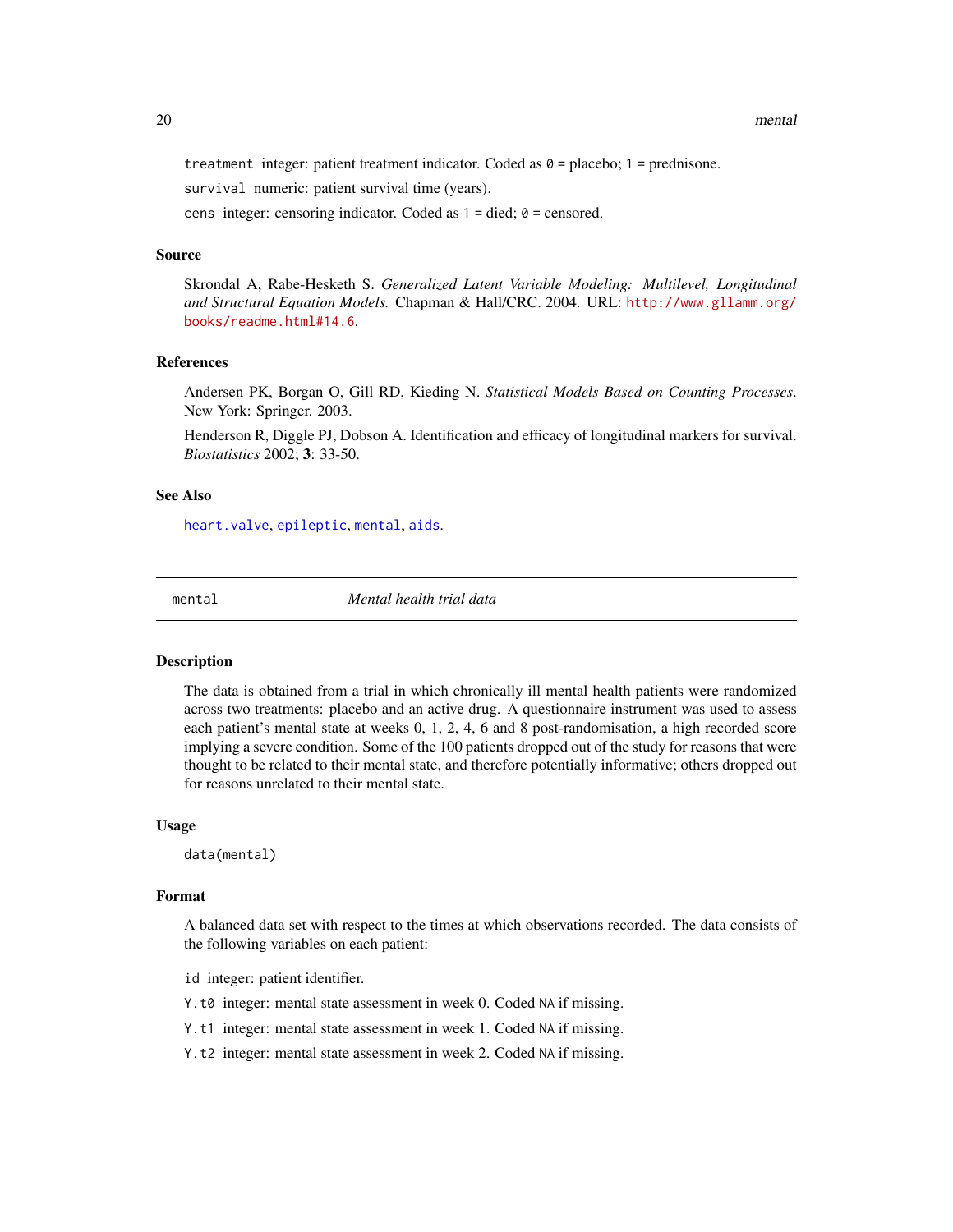# <span id="page-20-0"></span>plot.jointdata 21

- Y.t4 integer: mental state assessment in week 4. Coded NA if missing.
- Y.t6 integer: mental state assessment in week 6. Coded NA if missing.
- Y.t8 integer: mental state assessment in week 8. Coded NA if missing.
- treat integer: treatment allocation. Coded as  $\theta$  = placebo; 1 = active drug.
- n.obs integer: number of non-missing mental state assessments.
- surv.time numeric: imputed dropout time in weeks. Coded as surv.time = 8.002 for completers.
- cens. ind integer: censoring indicator. Coded as  $\theta$  = completer or non-informative dropout; 1 = potentially informative dropout.

# Source

Peter J. Diggle (p.diggle@lancaster.ac.uk)

# References

Henderson R, Diggle PJ, Dobson A. Joint modelling of longitudinal measurements and event time data. *Biostatistics.* 2000; 1(4): 465-480.

Diggle PJ, Farewell D, Henderson R. Longitudinal data with dropout: objectives, assumptions and a proposal (with Discussion). *Applied Statistics.* 2007; 56: 499-550.

#### See Also

[heart.valve](#page-4-1), [liver](#page-18-1), [epileptic](#page-3-1).

plot.jointdata *Plot longitudinal data*

# **Description**

Plot longitudinal data of an object of class jointdata, for a longitudinal variable. It is possible to plot all the subjects in the data set, or just a selected subset. See [subset.jointdata](#page-27-1).

# Usage

```
## S3 method for class 'jointdata'
plot(x, Y.col, type, xlab, xlim = NULL, ylim = NULL, main = NA, py, ...)
```

| X     | object of class jointdata.                                                                                                                      |
|-------|-------------------------------------------------------------------------------------------------------------------------------------------------|
| Y.col | column number, or column name, of longitudinal variable to be plotted. Defaults<br>to $Y \cdot col = NA$ , plotting all longitudinal variables. |
| type  | the type of line to be plotted, see plot for further details.                                                                                   |
| xlab  | a title for the x-axis, see title.                                                                                                              |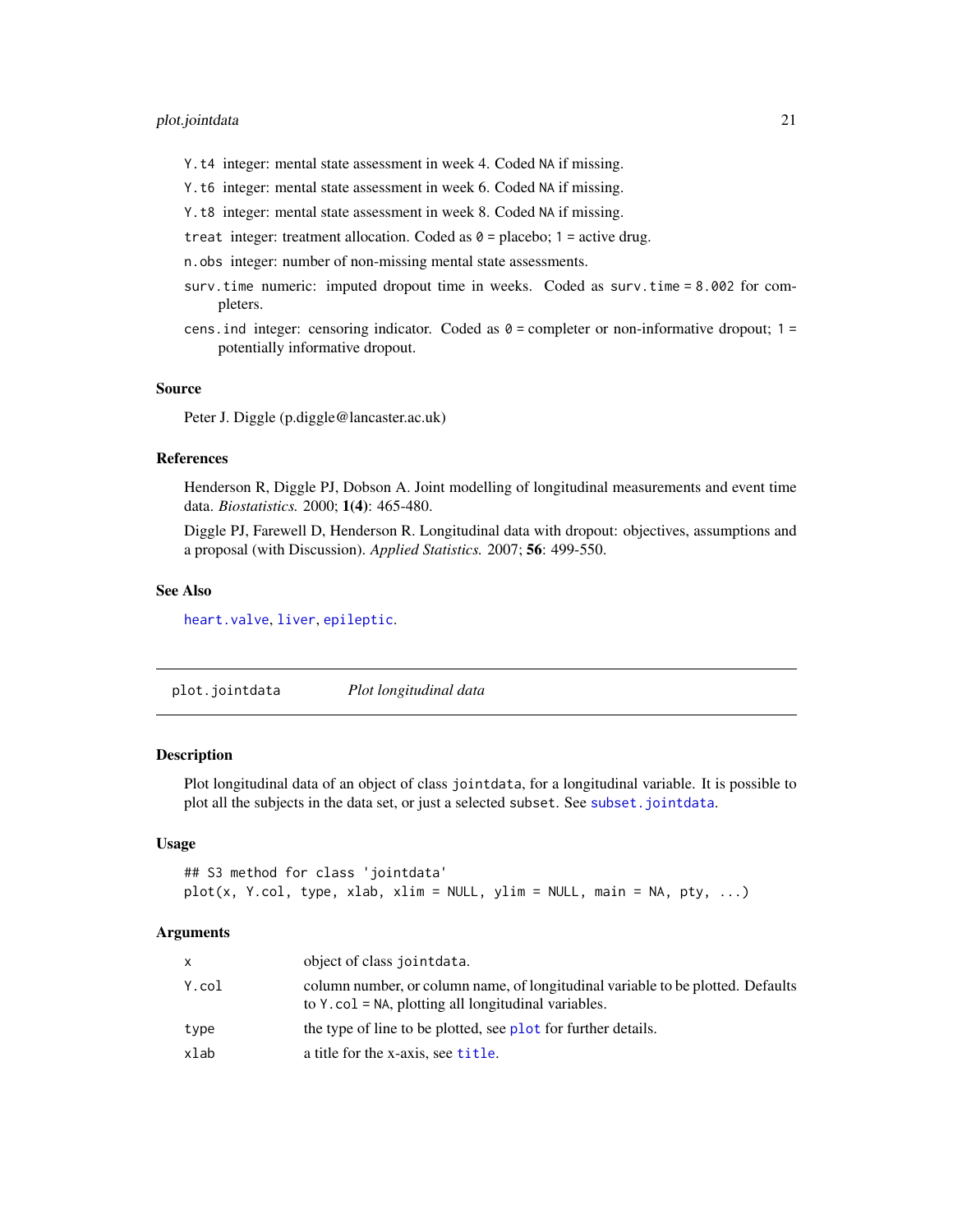<span id="page-21-0"></span>

| xlim, ylim | numeric vectors of length 2, giving the x and y coordinates ranges, see plot window<br>for further details. |
|------------|-------------------------------------------------------------------------------------------------------------|
| main       | an overall title for the plot; see title.                                                                   |
| pty        | a character specifying the type of plot region to be used, see par for details.                             |
| $\ddotsc$  | other graphical arguments; see plot.                                                                        |

# Value

A graphical device with a plot for longitudinal data.

## Author(s)

Ines Sousa

# See Also

[lines](#page-0-0) and [points](#page-0-0).

# Examples

```
data(heart.valve)
heart.surv <- UniqueVariables(heart.valve,
                             var.col = c("fuyrs", "status"),
                             id.col = "num")heart.long <- heart.valve[, c(1, 4, 5, 7, 8, 9, 10, 11)]
heart.jd <- jointdata(longitudinal = heart.long,
                      survival = heart.surv,
                     id.co1 = "num",time.col = "time")plot(heart.jd, Y.col = "grad", col = "grey")
```
<span id="page-21-1"></span>plot.vargm *Plots the empirical variogram for longitudinal data*

# Description

Plots the empirical variogram for observed measurements, of an object of class vargm, obtained by using function [variogram](#page-34-1).

```
## S3 method for class 'vargm'
plot(x, smooth = FALSE, bdw = NULL, follow.time = NULL, points = TRUE, ...)
```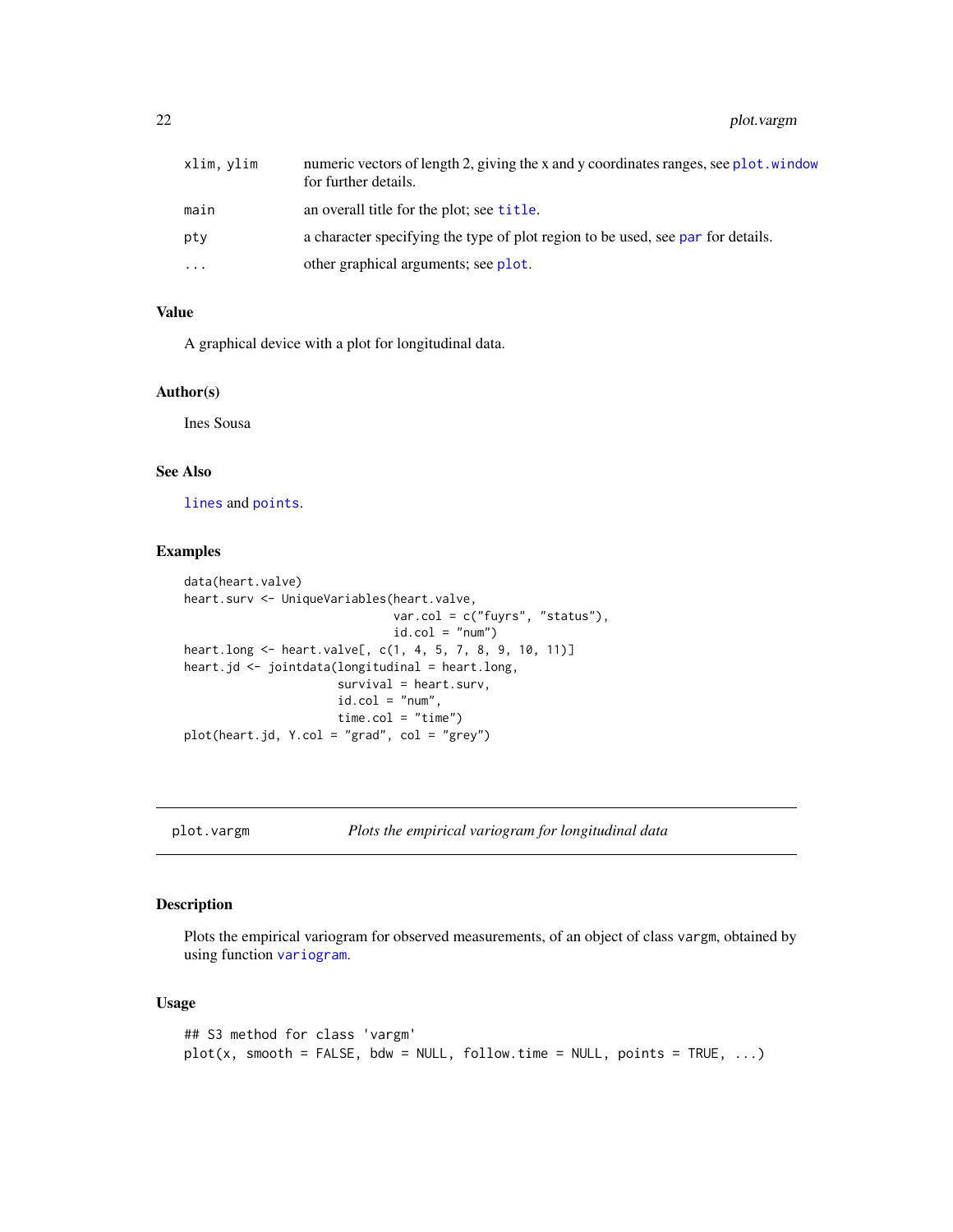# <span id="page-22-0"></span>points.jointdata 23

# Arguments

| $\mathsf{x}$ | object of class vargm obtained by using function. variogram                                                                                     |
|--------------|-------------------------------------------------------------------------------------------------------------------------------------------------|
| smooth       | logical value to use a non-parametric estimator to calculate the variogram of all<br>$v_i jk$ . The default is FALSE, as it uses time averages. |
| bdw          | bandwidth to use in the time averages. The default is NULL, because this is<br>calculated automatically.                                        |
| follow.time  | the interval of time we want to construct the variogram for. When NULL this is<br>the maximum of the data.                                      |
| points       | logical value if the points $v_i j k$ should be plotted.                                                                                        |
|              | other graphical options as in par.                                                                                                              |

# Value

A graphical device with the plot of empirical variogram.

# Author(s)

Ines Sousa

# Examples

```
data(mental)
mental.unbalanced <- to.unbalanced(mental, id.col = 1,
                                   times = c(0, 1, 2, 4, 6, 8),
                                   Y.col = 2:7,other.col = c(8, 10, 11)names(mental.unbalanced)[3] <- "Y"
vgm <- variogram(indv = tail(mental.unbalanced[, 1], 30),
                time = tail(mental.unbalanced[, 2], 30),
                 Y = tail(mental.unbalanced[, 3], 30))
plot(vgm)
```
points.jointdata *Add points to an existing* jointdata *plot*

# Description

Add points to an existing plot of an object of class jointdata, for a longitudinal variable. It is possible plot all the subjects in the data set, or just a selected subset. See [subset.jointdata](#page-27-1).

```
## S3 method for class 'jointdata'
points(x, Y.col, ...)
```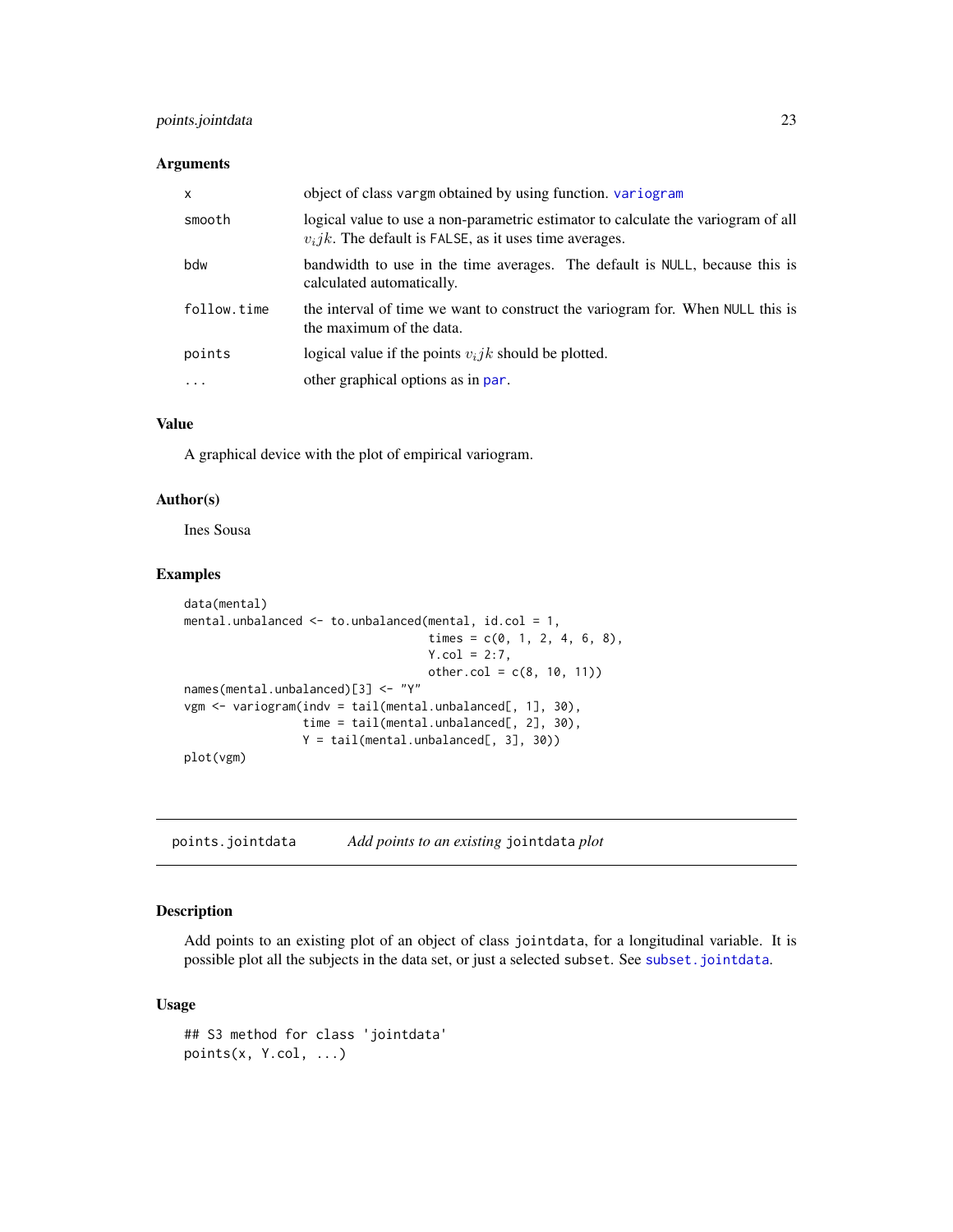#### <span id="page-23-0"></span>**Arguments**

| X        | object of class jointdata.                                                                                                                      |
|----------|-------------------------------------------------------------------------------------------------------------------------------------------------|
| Y.col    | column number, or column name, of longitudinal variable to be plotted. Defaults<br>to $Y \cdot col = NA$ , plotting all longitudinal variables. |
| $\cdots$ | other graphical arguments; see plot.                                                                                                            |

# Value

A graphical device with a plot for longitudinal data. Other functions are useful to be used with this as [plot](#page-0-0) and [lines](#page-0-0).

# Author(s)

Ines Sousa

# Examples

```
data(heart.valve)
heart.surv <- UniqueVariables(heart.valve,
                             var.col = c("fuyrs", "status"),
                             id.co1 = "num")heart.long <- heart.valve[, c(1, 4, 5, 7, 8, 9, 10, 11)]
heart.jd <- jointdata(longitudinal = heart.long,
                     survival = heart.surv,
                     id.co1 = "num",time.col = "time")
# Randomly select a pair of subjects to plot profiles of
take <- sample(1 : max(heart.jd$survival$num), 2)
heart.jd.1 <- subset(heart.jd, take[1])
heart.jd.2 <- subset(heart.jd, take[2])
plot(heart.jd.1, Y,col = "grad", type = "p")points(heart.jd.2, Y.col = "grad", col = "blue", pch = 20)
```
sample.jointdata *Sample from a* jointdata *x*

# Description

Generic function used to sampling a subset of data from an x of class jointdata, with a specific size of number of subjects.

```
sample.jointdata(x, size, replace = FALSE)
```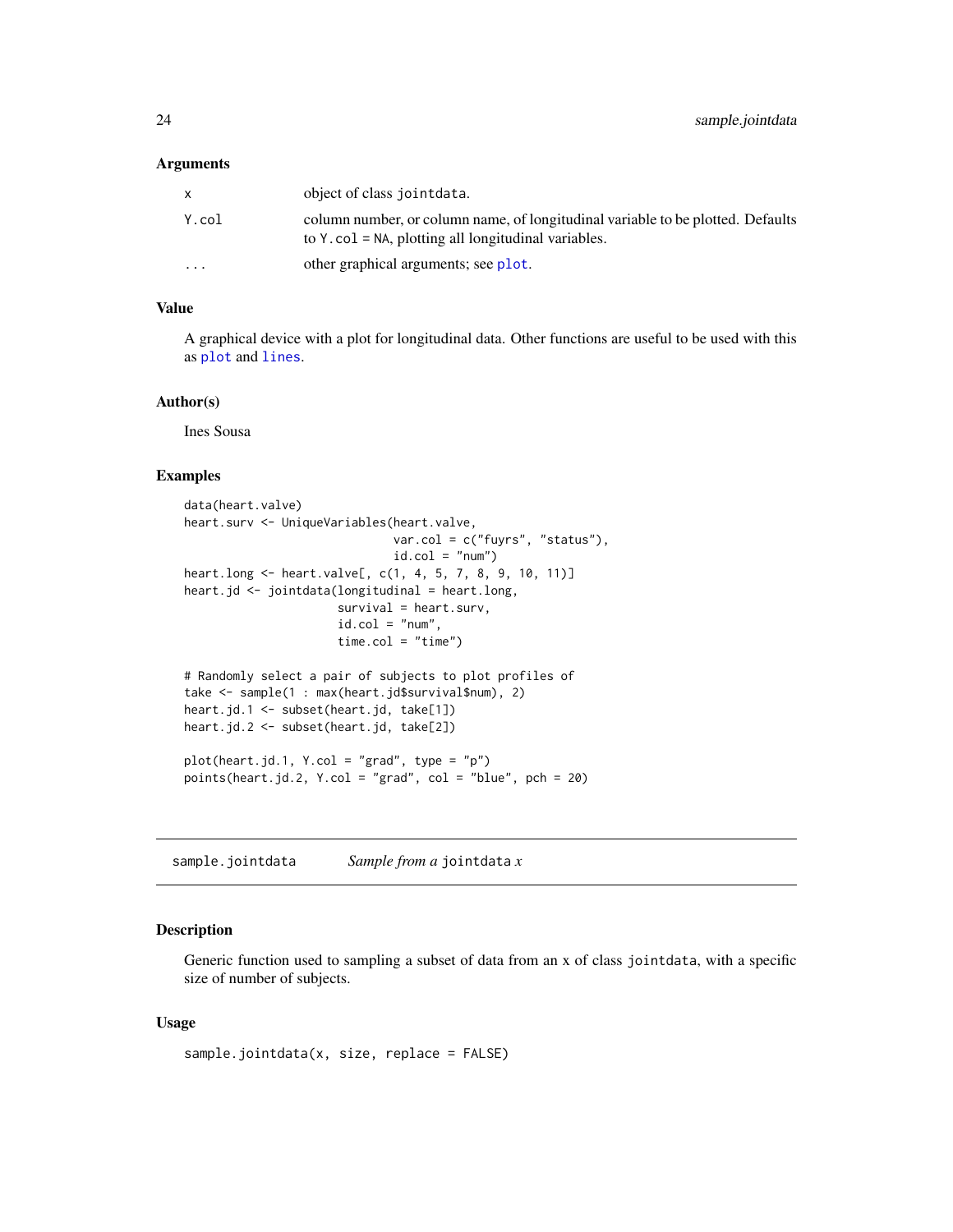#### <span id="page-24-0"></span>simjoint 25

# Arguments

| $\mathsf{x}$ | an object of class jointdata.                                   |
|--------------|-----------------------------------------------------------------|
| size         | number of subjects to include in the sampled subset.            |
| replace      | should sampling be with replacement? Default is replace = TRUE. |

# Value

An object of class jointdata, with data only on the subjects sampled.

# Author(s)

Ines Sousa

# See Also

[sample](#page-0-0), [jointdata](#page-12-1), [UniqueVariables](#page-33-1).

# Examples

```
data(heart.valve)
heart.surv <- UniqueVariables(heart.valve,
                             var.col = c("fuyrs", "status"),
                              id.co1 = "num")heart.valve.jd <- jointdata(survival = heart.surv,
                            id.col = "num",time.col = "time")sample.jointdata(heart.valve.jd, size = 10)
```
simjoint *Simulate data from a joint model*

# Description

This function simulates longitudinal and time-to-event data from a joint model.

```
simjoint(
 n = 500,model = c("intslope", "int", "quad"),
 sepassoc = FALSE,
 n \text{tms} = 5,
 b1 = c(1, 1, 1, 1),b2 = c(1, 1),gamma = c(1, 0.1),
  sigu,
 vare = 0.01,
```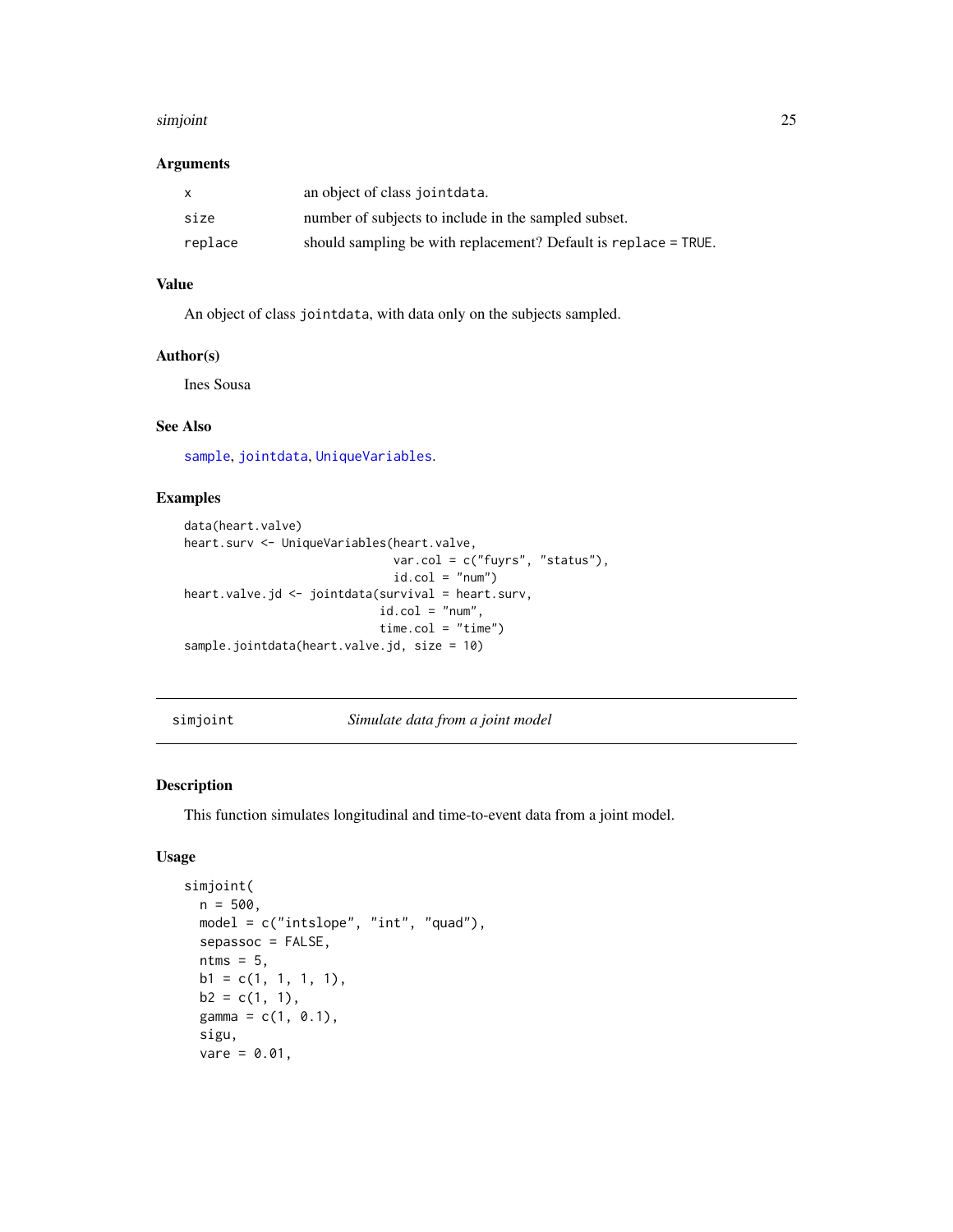#### 26 simjoint and the state of the state of the state of the state of the state of the state of the state of the

```
theta0 = -3,
 theta1 = 1,censoring = TRUE,
 censlam = exp(-3),
  truncation = FALSE,
 trunctime = max(ntms),
 gridstep = 0.01
\mathcal{L}
```

| n              | the number of subjects to simulate data for.                                                                                                                                                                                                                                                                                                                                         |  |
|----------------|--------------------------------------------------------------------------------------------------------------------------------------------------------------------------------------------------------------------------------------------------------------------------------------------------------------------------------------------------------------------------------------|--|
| model          | a character string specifying the type of latent association. This defaults to the<br>intercept and slope version as seen in Wulfsohn and Tsiatis (1997). For as-<br>sociation via the random intercept only, choose model = "int", whereas for a<br>quadratic association, use model = "quad". Computing times are commensu-<br>rate with the type of association structure chosen. |  |
| sepassoc       | logical value: if TRUE then the joint model is fitted with separate association, see<br>Details.                                                                                                                                                                                                                                                                                     |  |
| ntms           | the maximum number of (discrete) time points to simulate repeated longitudinal<br>measurements at.                                                                                                                                                                                                                                                                                   |  |
| b <sub>1</sub> | a vector specifying the coefficients of the fixed effects in the longitudinal sub-<br>model. The order in each row is intercept, a continuous covariate, covariate, a<br>binary covariate, the measurement time.                                                                                                                                                                     |  |
| b <sub>2</sub> | a vector of length = 2 specifying the coefficients for the time-to-event baseline<br>covariates, in the order of a continuous covariate and a binary covariate.                                                                                                                                                                                                                      |  |
| gamma          | a vector of specifying the latent association parameter(s) for the longitudinal<br>outcome. It must be of length 1 if sepassoc = FALSE.                                                                                                                                                                                                                                              |  |
| sigu           | a positive-definite matrix specifying the variance-covariance matrix. If model<br>$=$ "int", the matrix has dimension dim = $c(1,1)$ ; if model = "intslope", the<br>matrix has dimension dim = $c(2, 2)$ ; else if model = "quad", the matrix has di-<br>mension $\dim = c(3, 3)$ . If $D = NULL$ (default), an identity matrix is assumed.                                         |  |
| vare           | a numeric value specifying the residual standard error.                                                                                                                                                                                                                                                                                                                              |  |
| theta0, theta1 | parameters controlling the failure rate. See Details.                                                                                                                                                                                                                                                                                                                                |  |
| censoring      | logical: if TRUE, includes an independent censoring time.                                                                                                                                                                                                                                                                                                                            |  |
| censlam        | a scale $(> 0)$ parameter for an exponential distribution used to simulate random<br>censoring times for when censoring = TRUE.                                                                                                                                                                                                                                                      |  |
| truncation     | logical: if TRUE, adds a truncation time for a maximum event time in the case of<br>$model = "int" or model = "intslope".$                                                                                                                                                                                                                                                           |  |
| trunctime      | a truncation time for use when truncation = TRUE. For model = "quad", trunctime<br>is required, and defaults to max (ntms) if not specified.                                                                                                                                                                                                                                         |  |
| gridstep       | the step-size for the grid used to simulate event times when $model = "quad".$<br>Default is gridstep = $0.01$ . See Details.                                                                                                                                                                                                                                                        |  |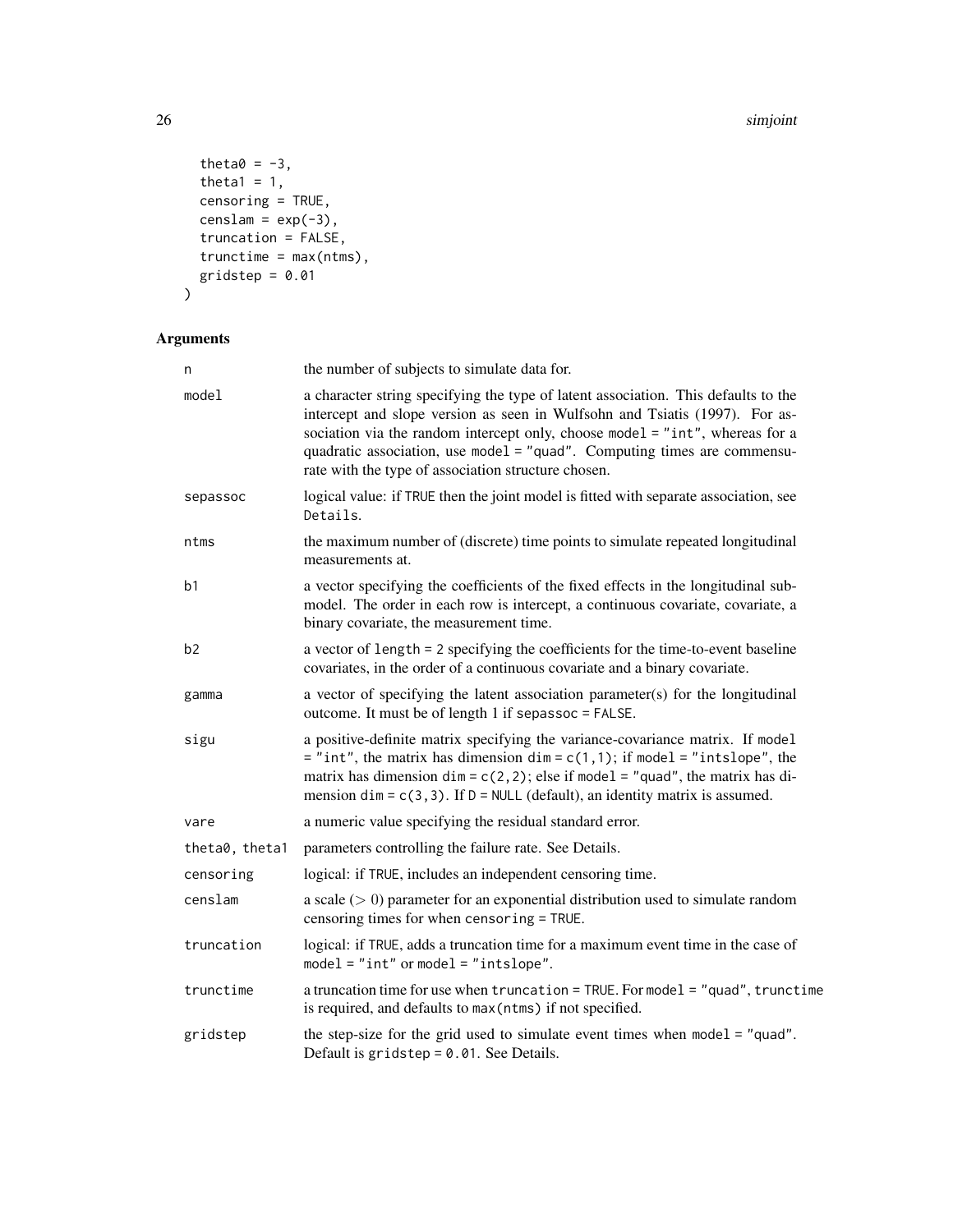#### simjoint 27

#### Details

The function simjoint simulates data from a joint model, similar to that performed in Henderson et al. (2000). It works by first simulating longitudinal data for all possible follow-up times using random draws for the multivariate Gaussian random effects and residual error terms. Data can be simulated assuming either random-intercepts only (model = "int") in each of the longitudinal submodels; random-intercepts and random-slopes (model = "intslope"); or quadratic random effects structures (model = "quad"). The failure times are simulated from proportional hazards time-toevent models, using the following methodologies:

model = "int" The baseline hazard function is specified to be an exponential distribution with

$$
\lambda_0(t) = \exp \theta_0.
$$

Simulation is conditional on known time-independent effects, and the methodology of Bender et al. (2005) is used to simulate the failure time.

model = "intslope" The baseline hazard function is specified to be a Gompertz distribution with

$$
\lambda_0(t) = \exp \theta_0 + \theta_1 t.
$$

In the usual representation of the Gompertz distribution,  $\theta_1$  is the shape parameter, and the scale parameter is equivalent to  $\exp(\theta_0)$ . Simulation is conditional on on a predictable (linear) time-varying process, and the methodology of Austin (2012) is used to simulate the failure time.

model="quad" The baseline hazard function is specified as per model="intslope". The integration technique used for the above two cases is complex in quadratic (and higher order) models, therefore we use a different approach. We note that hazard function can be written as

$$
\lim_{dt \to 0} \lambda(t)dt = \lim_{dt \to 0} P[t \le T \le t + dt | T \ge t].
$$

In the simulation routine the parameter gridstep acts as  $dt$  in that we choose a nominally small value, which multiplies the hazard and this scaled hazard is equivalent to the probability of having an event in the interval  $(t, t + dt)$ , or equivalently  $(t, t + \text{gridstep})$ . A vector of possible times is set up for each individual, ranging from 0 to trunctime in increments of  $dt$ (or gridstep). The failure probability at each time is compared to an independent  $U(0, 1)$ draw, and if the probability does not exceed the random draw then the survival time is set as trunctime, otherwise it is the generated time from the vector of candidate times. The minimum of these candidate times (i.e. when we deem the event to have first happened) is taken as the survival time.

# Value

A list of 2 data.frames: one recording the requisite longitudinal outcomes data, and one recording the time-to-event data.

#### Author(s)

Pete Philipson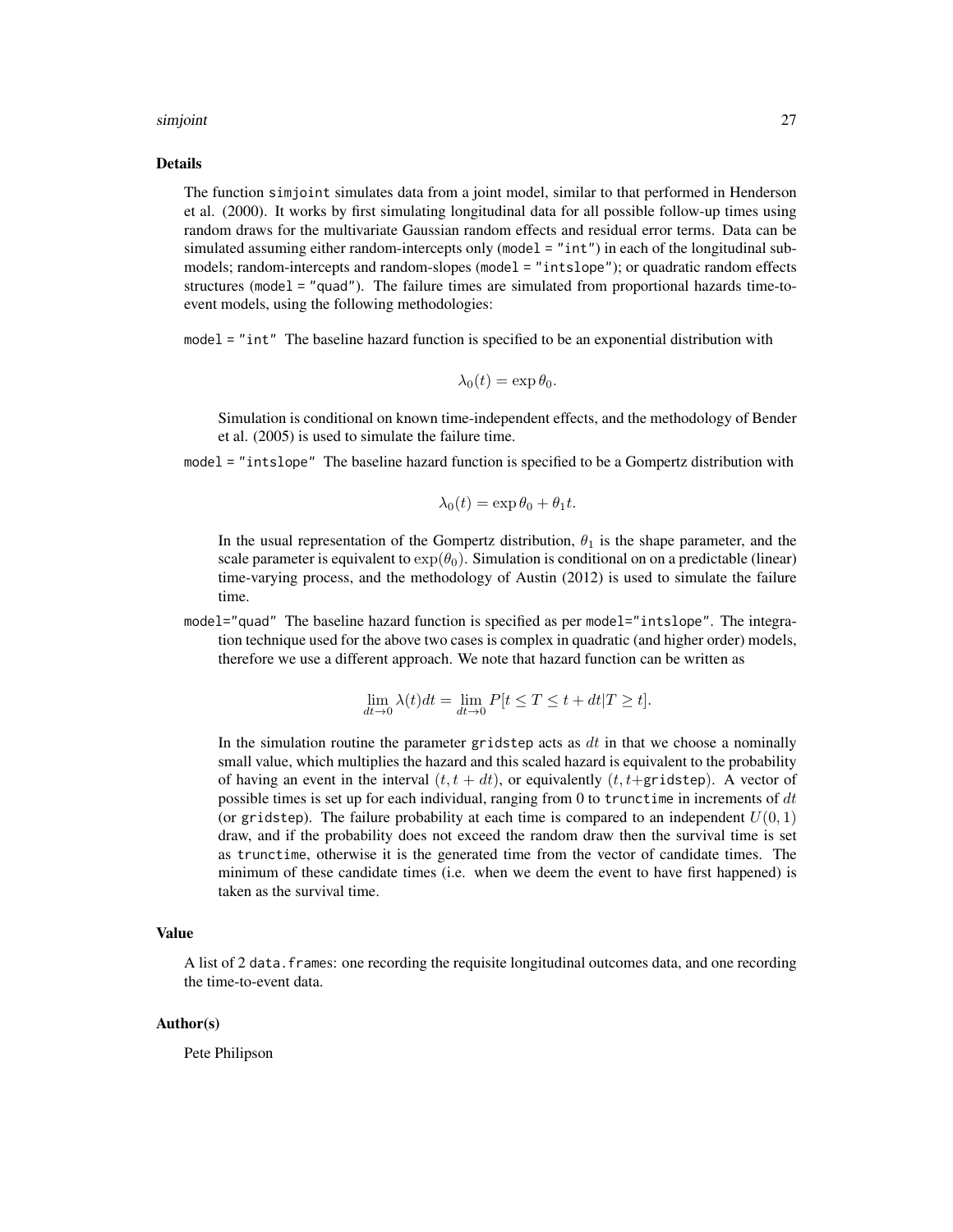# <span id="page-27-0"></span>References

Austin PC. Generating survival times to simulate Cox proportional hazards models with timevarying covariates. *Stat Med.* 2012; 31(29): 3946-3958.

Bender R, Augustin T, Blettner M. Generating survival times to simulate Cox proportional hazards models. *Stat Med.* 2005; 24: 1713-1723.

Henderson R, Diggle PJ, Dobson A. Joint modelling of longitudinal measurements and event time data. *Biostatistics.* 2000; 1(4): 465-480.

# Examples

simjoint(10, sepassoc = TRUE)

<span id="page-27-1"></span>subset.jointdata *Subsetting object of class* jointdata

# Description

Returns an object of class jointdata which is a subset of an original object of class jointdata.

# Usage

```
## S3 method for class 'jointdata'
subset(x, subj.subset, ...)
```
# Arguments

| $\mathsf{X}$            | an object of class jointdata.                                                                                         |
|-------------------------|-----------------------------------------------------------------------------------------------------------------------|
| subj.subset             | vector of subject identifiers, to include in the data subset. This must be a unique<br>vector of patient identifiers. |
| $\cdot$ $\cdot$ $\cdot$ | further arguments to be passed to or from other methods.                                                              |

# Value

An object of class jointdata, with data only on a subset of subjects.

# Author(s)

Ines Sousa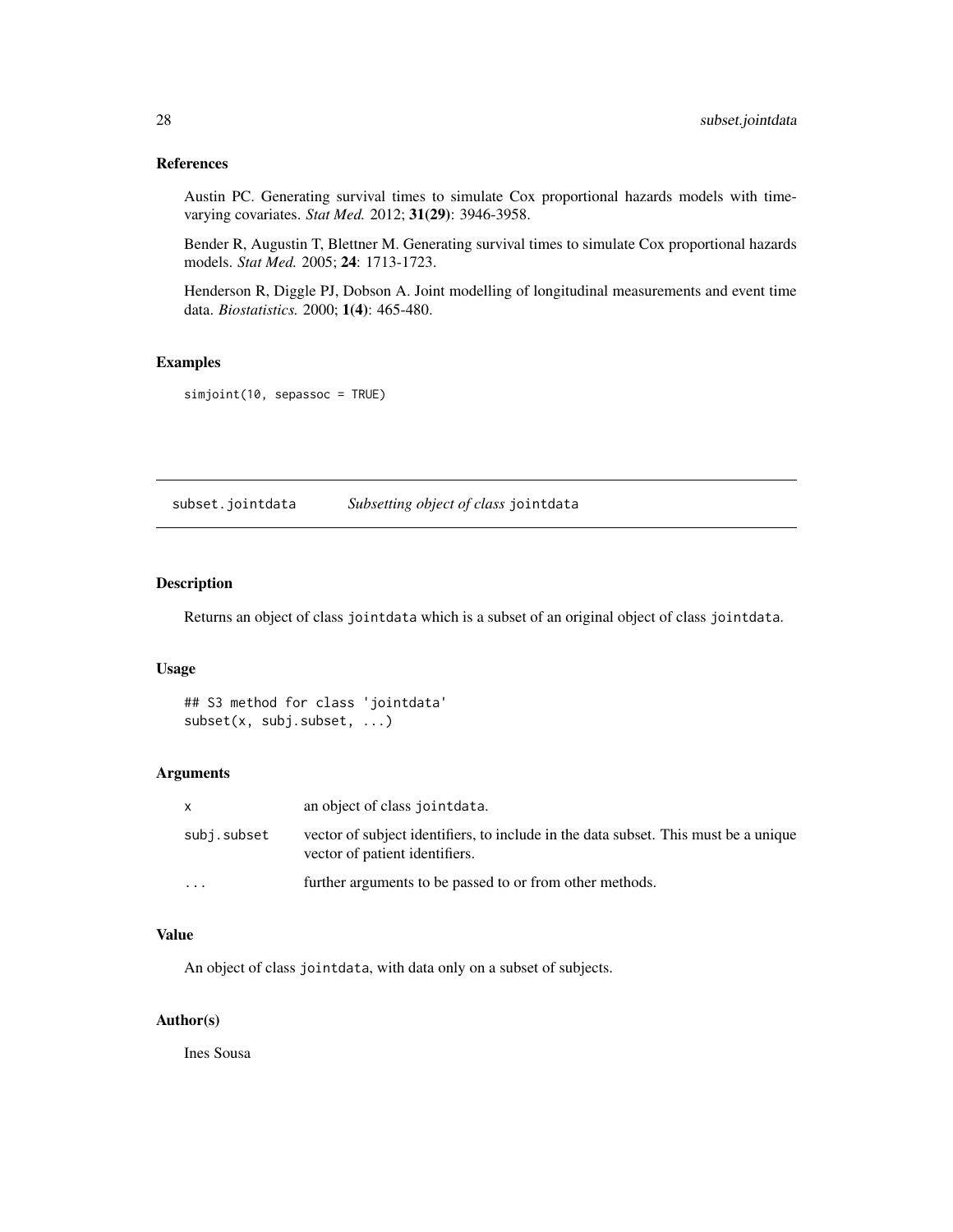# <span id="page-28-0"></span>summary.joint 29

# Examples

```
data(heart.valve)
heart.surv <- UniqueVariables(heart.valve,
                              var.col = c("fuyrs", "status"),
                              id.co1 = "num")heart.long <- heart.valve[, c(1, 4, 5, 7, 8, 9, 10, 11)]
heart.jd <- jointdata(longitudinal = heart.long,
                      survival = heart.surv,
                      id.co1 = "num",time.col = "time")
take <- heart.jd$survival$num[heart.jd$survival$status == 0]
heart.jd.cens <- subset(heart.jd, take)
```
summary.joint *Summarise a random effects joint model fit*

## Description

Generic function used to produce summary information from a fitted random effects joint model as represented by object of class joint.

# Usage

```
## S3 method for class 'joint'
summary(object, variance = TRUE, ...)
```
# Arguments

| object    | an object of class joint.                                                                                       |
|-----------|-----------------------------------------------------------------------------------------------------------------|
| variance  | should the variance components be output as variances or standard deviations?<br>Defaults to variance $=$ TRUE. |
| $\ddotsc$ | further arguments for the summary.                                                                              |

# Value

An object inheriting from class summary.joint with all components included in object (see [joint](#page-6-1) for a full description of the components) plus the following components:

| nobs  | the total number of (typically longitudinal) observations (i.e. rows in an unbal-<br>anced data set). |
|-------|-------------------------------------------------------------------------------------------------------|
| ngrps | the number of groups in the analyzed dataset, often individual subjects.                              |

# Author(s)

Pete Philipson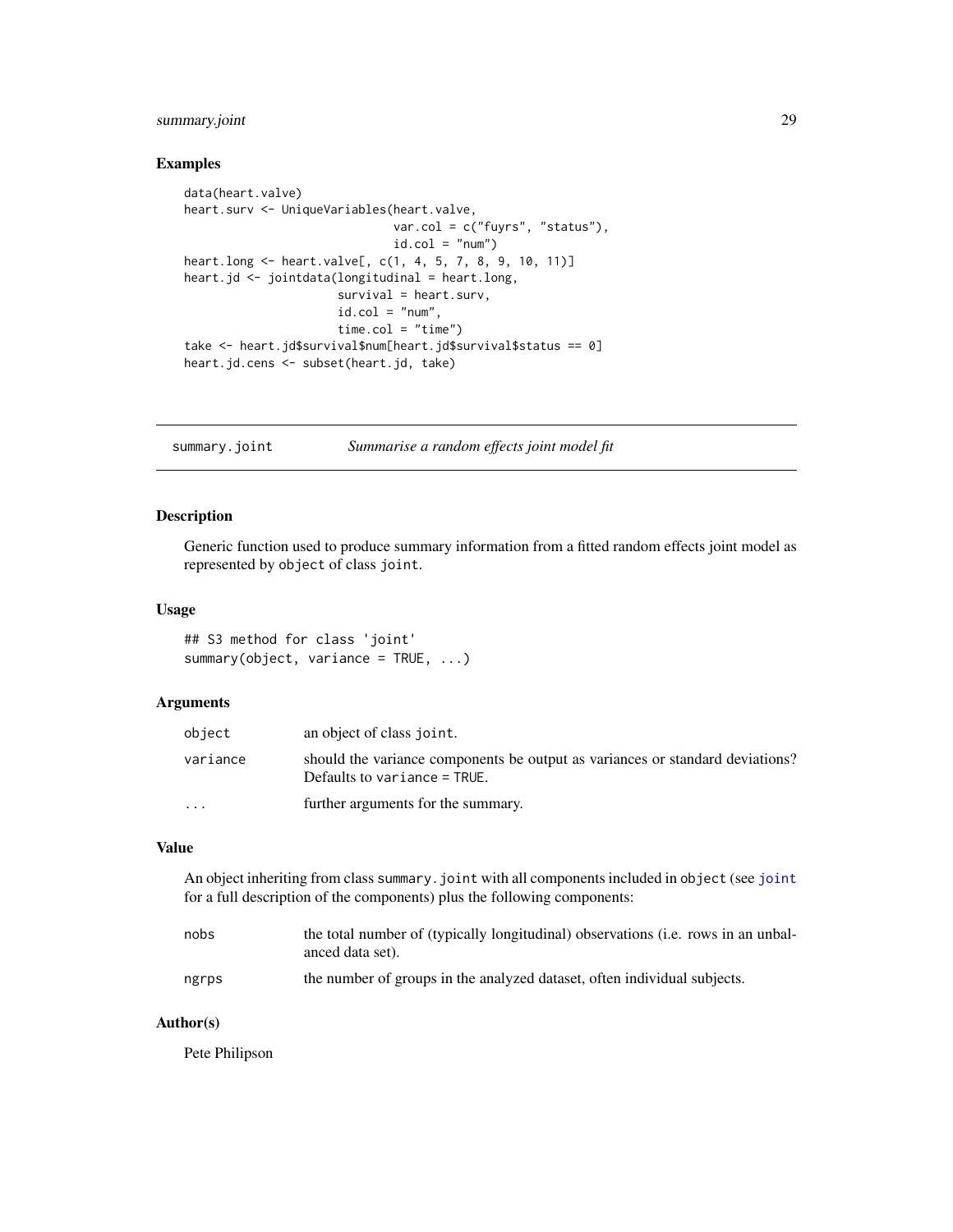# Examples

```
data(heart.valve)
heart.surv <- UniqueVariables(heart.valve,
                              var.col = c("fuyrs","status"),
                              id.co1 = "num")heart.long <- heart.valve[, c("num", "time", "log.lvmi")]
heart.cov <- UniqueVariables(heart.valve,
                             c("age", "hs", "sex"),
                             id.co1 = "num")heart.valve.jd <- jointdata(longitudinal = heart.long,
                            baseline = heart.cov,
                            survival = heart.surv,
                            id.co1 = "num",time.col = "time")
fit <- joint(data = heart.valve.jd,
             long.formula = log.lvmi ~ 1 + time + hs,
             surv.formula = Surv(fuyrs, status) ~ h.s,model = "intslope")
summary(fit)
```
summary.jointdata *Summarise a* jointdata *object*

#### Description

Generic function used to produce summaries of objects of class jointdata.

## Usage

```
## S3 method for class 'jointdata'
summary(object, ...)
```
# Arguments

| object                  | an object of class joint.          |
|-------------------------|------------------------------------|
| $\cdot$ $\cdot$ $\cdot$ | further arguments for the summary. |

# Value

A list with five elements. Each summarises an element of the jointdata object:

| subjects     | Gives the number of subjects in the data set.                                                               |
|--------------|-------------------------------------------------------------------------------------------------------------|
| longitudinal | If longitudinal data is available, it gives the names and class, of the longitudinal<br>variables.          |
| survival     | If survival data is available, it gives the number of subjects with failure and<br>censored survival times. |
| baseline     | If baseline covariates is available, it gives the names and class, of the baseline<br>covariates.           |

<span id="page-29-0"></span>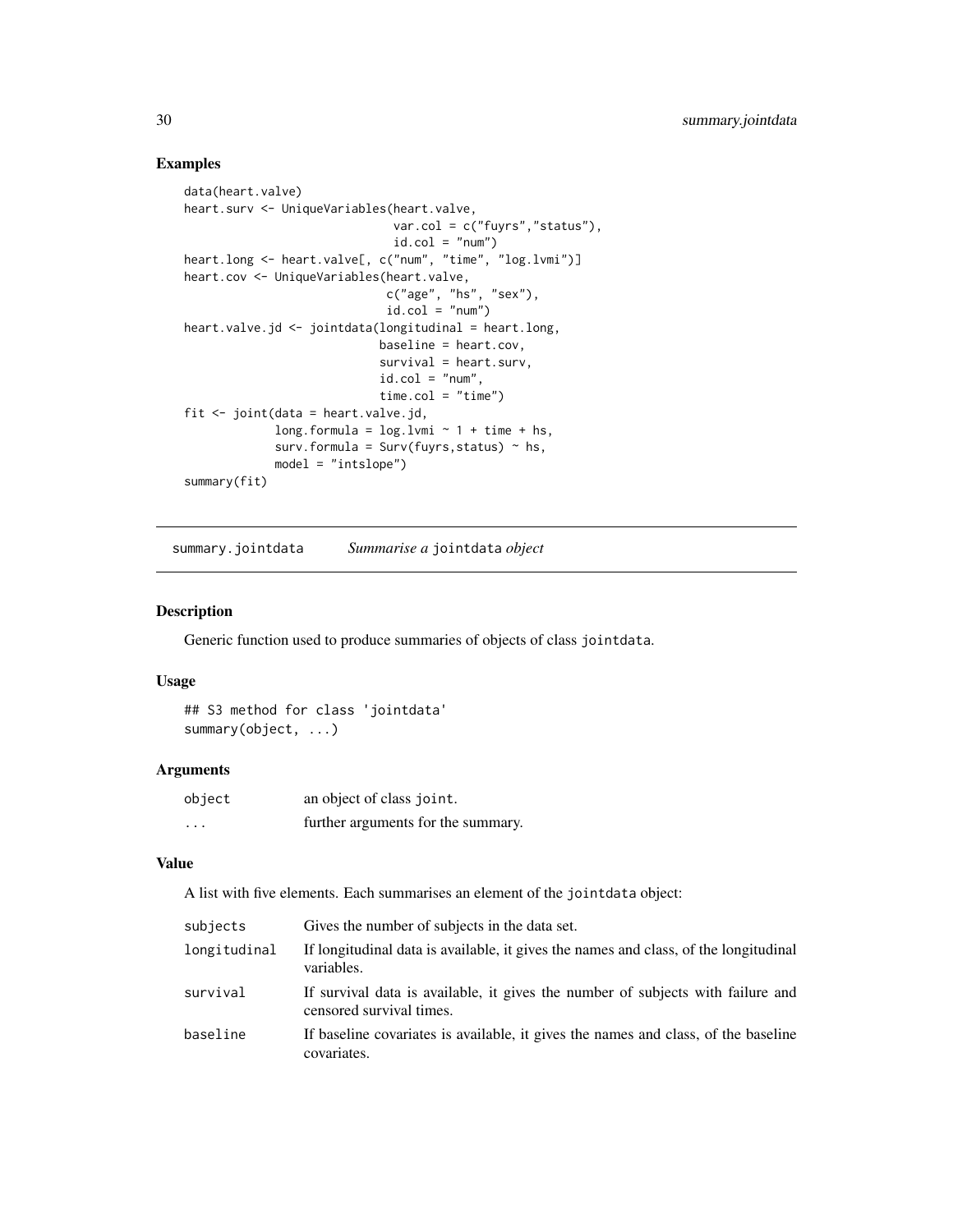# <span id="page-30-0"></span>summarybal 31

times If longitudinal data is available, it gives the unique longitudinal time measurements, if it is a balanced study. In case of unbalanced study, it will only state it is an unbalanced study.

# Author(s)

Ines Sousa

# See Also

[jointdata](#page-12-1), [UniqueVariables](#page-33-1).

# Examples

```
data(heart.valve)
heart.surv <- UniqueVariables(heart.valve,
                             var.col = c("fuyrs", "status"),
                              id.col = "num")
heart.valve.jd <- jointdata(survival = heart.surv,
                            id.co1 = "num",time.col = "time")summary(heart.valve.jd)
```
summarybal *Summary of a balanced longitudinal data set*

# Description

For a balanced longitudinal data set a vector of the mean response and variances at defined time points is returned along with the correlation matrix of the responses across the time points.

# Usage

summarybal(object, Y.col, times, use = "all.obs", na.rm, ...)

| object | a longitudinal data set in the balanced format.                                                                                                                                                                                                              |
|--------|--------------------------------------------------------------------------------------------------------------------------------------------------------------------------------------------------------------------------------------------------------------|
| Y.col  | the column numbers of the longitudinal measurements at each design time point<br>in the object. This does not have to be all of the longitudinal measurements<br>taken and may be a subset instead.                                                          |
| times  | a vector of unique time points of the longitudinal measurements. This does not<br>have to be all of the study time points and may be a subset instead, but should<br>match the columns defined in Y.col.                                                     |
| use    | an optional character string giving a method for computing covariances in the<br>presence of missing values. This must be (an abbreviation of) one of the strings<br>"all.obs", "complete.obs" or "pairwise.complete.obs". Defaults to use<br>$=$ "all.obs". |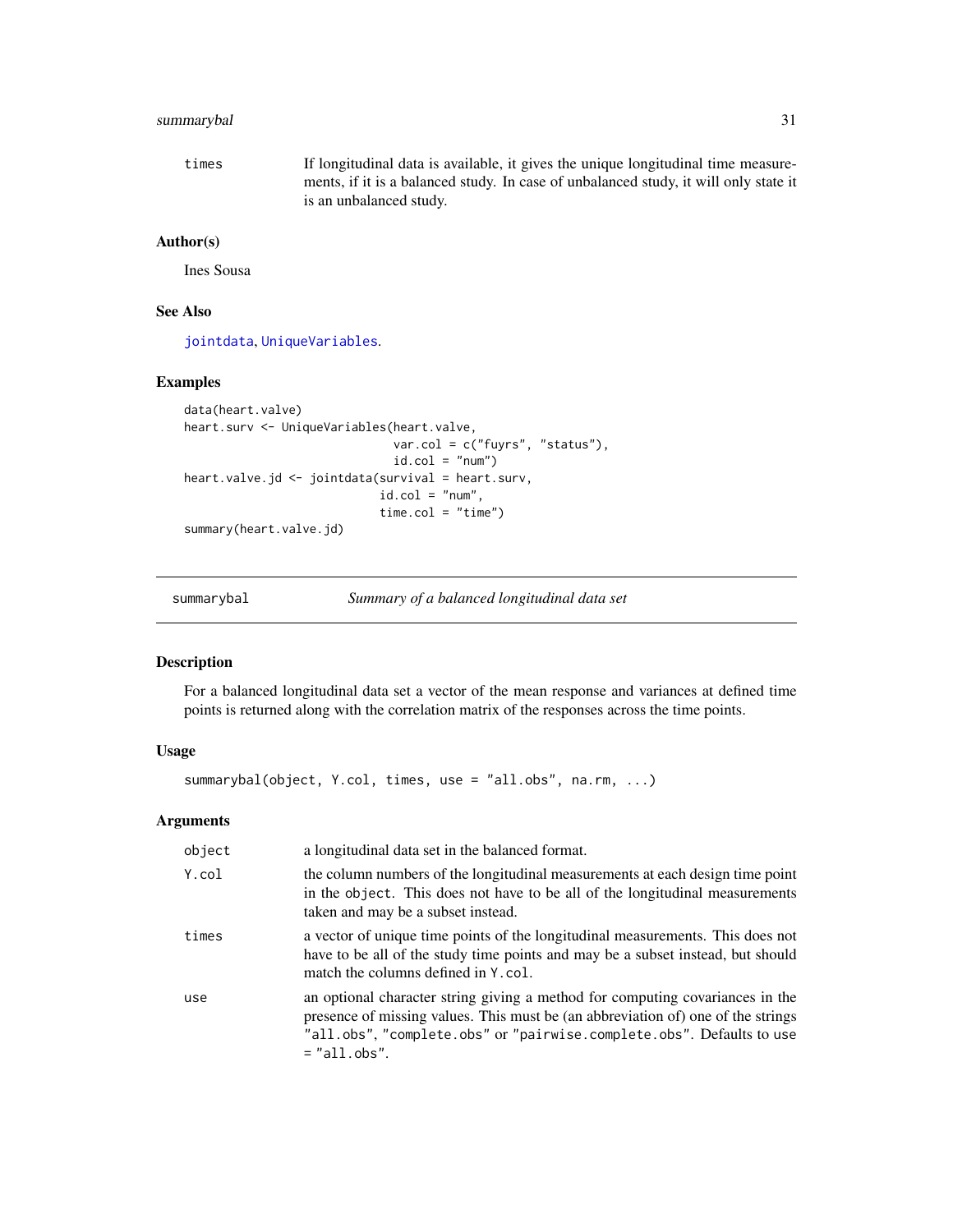<span id="page-31-0"></span>32 to.balanced the contract of the contract of the contract of the contract of the contract of the contract of the contract of the contract of the contract of the contract of the contract of the contract of the contract of

| na.rm    | logical. Should missing values be removed? By default, na. rm = FALSE. |
|----------|------------------------------------------------------------------------|
| $\cdots$ | further arguments for the summary.                                     |

# Value

A list with three elements:

| mean.vect | a matrix with the time points in the first column and the mean response vector<br>as the second column. |
|-----------|---------------------------------------------------------------------------------------------------------|
| variance  | The vector of variances for the response at the time points.                                            |
| cor.mtx   | Containing the correlation matrix of the responses between each pair of time<br>points.                 |

# Author(s)

Ines Sousa

# See Also

[to.balanced](#page-31-1).

# Examples

```
data(mental)
summarybal(mental, Y.col = 2:7, times = c(0, 1, 2, 4, 6, 8), na.rm = TRUE)
```
<span id="page-31-1"></span>

| to.balanced | Transform data to the longitudinal balanced format |  |  |
|-------------|----------------------------------------------------|--|--|
|-------------|----------------------------------------------------|--|--|

# Description

Transforms a longitudinal data set in the unbalanced format to the balanced format.

# Usage

```
to.balanced(data, id.col, time.col, Y.col, other.col = NA)
```

| data     | a data frame with longitudinal data in the unbalanced format. That is, in the<br>format of 'one row per observation'.               |
|----------|-------------------------------------------------------------------------------------------------------------------------------------|
| id.col   | a column number, or column name, in the data frame data, where the patient<br>identifier is located.                                |
| time.col | a column number, or column name, in the data frame data, where the time<br>measurements are.                                        |
| Y.col    | a vector of column numbers, or column names, of longitudinal variables, and/or<br>time dependent covariates in the data frame data. |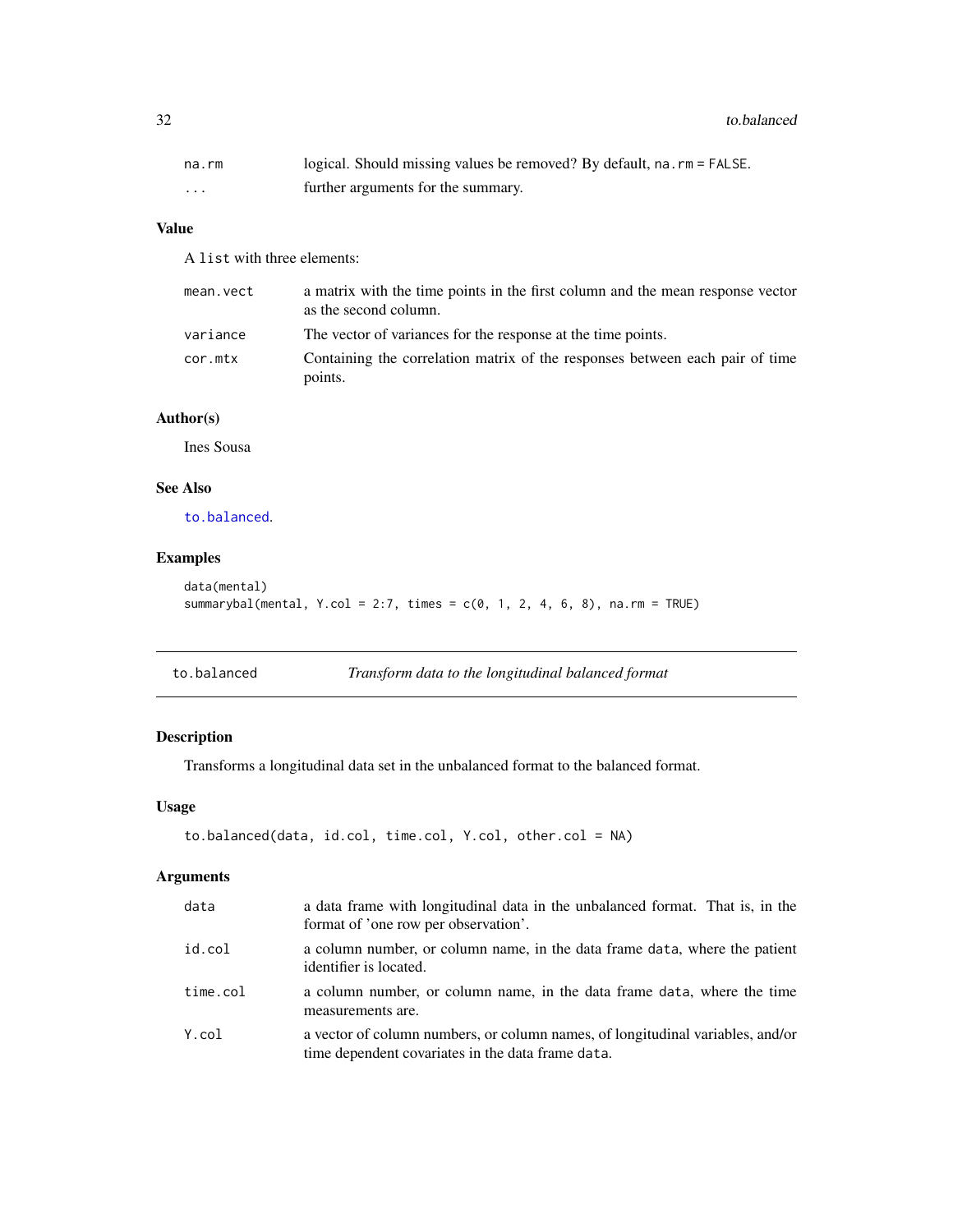# <span id="page-32-0"></span>to.unbalanced 33

other.col a vector of column numbers, or column names, of baseline covariates, and/or other subject level data, as for example, survival data. Default does not include other.col.

# Value

A data frame with longitudinal data in the balanced format. The balanced format is considered in this context as the format where each row has data on each subject. Notice that in this format we will have multiple columns for the same longitudinal variable, each corresponding to the variable observed at each time point.

## Author(s)

Ines Sousa

# See Also

[to.unbalanced](#page-32-1).

# Examples

```
simul \leq data.frame(num = 1:10,
                    Y1.1 = rnorm(10), Y1.2 = rnorm(10),
                    Y2.1 = rnorm(10), Y2.2 = rnorm(10),age = rnorm(10)simul \leq to.unbalanced(simul, id.col = 1, times = c(1, 2),
                       Y.col = 2:5, other.col = 6simul <- to.balanced(simul, id.col = "num", time.col = "time",
                     Y.col = c("Y1.1", "Y2.1"), other.col = "age")
```
<span id="page-32-1"></span>to.unbalanced *Transform data to the longitudinal unbalanced format*

# Description

Transforms a longitudinal data set in the balanced format to the unbalanced format.

#### Usage

```
to.unbalanced(data, id.col, times, Y.col, other.col = NA)
```

| data   | a data frame with longitudinal data in the balanced format. That is, in the format<br>of 'one row per subject', data, where the patient identifications is. |
|--------|-------------------------------------------------------------------------------------------------------------------------------------------------------------|
| id.col | a column number, or column name, in the data frame data, where the patient<br>identifier is located.                                                        |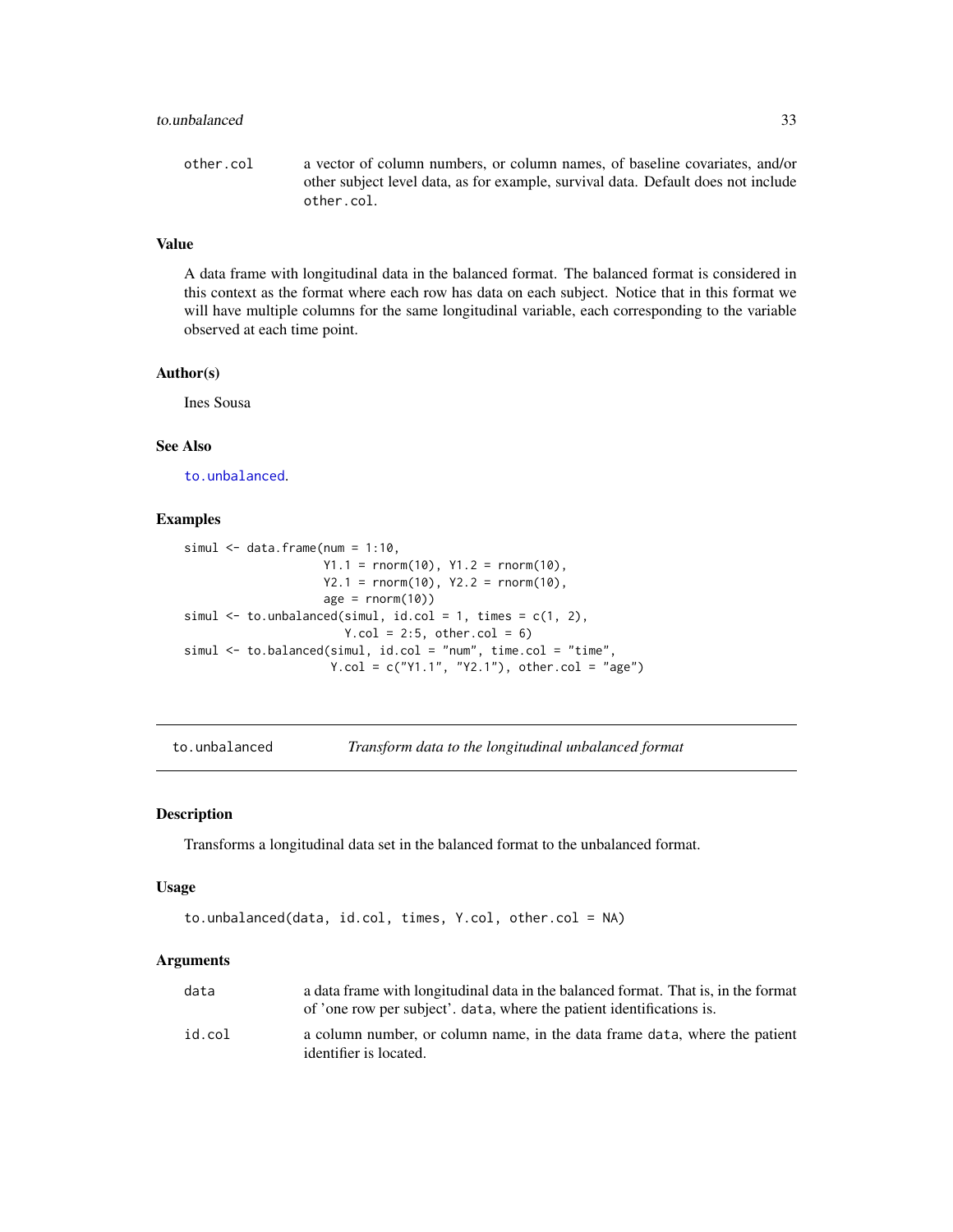<span id="page-33-0"></span>

| times     | a vector with the unique time points where the patients are observed. This is the<br>study design time points in a balanced data set.                                          |
|-----------|--------------------------------------------------------------------------------------------------------------------------------------------------------------------------------|
| Y.col     | a vector of column numbers, or column names, of longitudinal variables, and/or<br>time dependent covariates in the data frame data.                                            |
| other.col | a vector of column numbers, or column names, of baseline covariates, and/or<br>other subject level data, as for example, survival data. Default does not include<br>other.col. |

# Value

A data frame with longitudinal data in the unbalanced format. The unbalanced format is considered in this context as the format where each row has data on each subject observation.

# Author(s)

Ines Sousa

# See Also

[to.balanced](#page-31-1).

# Examples

```
simul \leq data.frame(num = 1:10,
                     Y1.1 = rnorm(10), Y1.2 = rnorm(10),Y2.1 = \text{rnorm}(10), Y2.2 = \text{rnorm}(10),age = rnorm(10)to.unbalanced(simul, id.col = 1, times = c(1, 2), Y.col = 2:5,
              other.col = 6)
```
<span id="page-33-1"></span>

| UniqueVariables | Extracts the unique non-time dependent variables per patient, from an |
|-----------------|-----------------------------------------------------------------------|
|                 | unbalanced data set                                                   |

# Description

This function extracts a set of unique variables within a patient, returning a data frame with columns, patient identification and variables selected. Each row corresponds to the data for each individual.

# Usage

```
UniqueVariables(data, var.col, id.col = "ID")
```

| data    | data frame, or matrix, with at least a column of patient identification and a co-<br>variate column.                               |
|---------|------------------------------------------------------------------------------------------------------------------------------------|
| var.col | vector of column names or column numbers, of the variables (non-time depen-<br>dent). Cannot have mix of numbers and column names. |
| id.col  | column name or column number of the patient identification.                                                                        |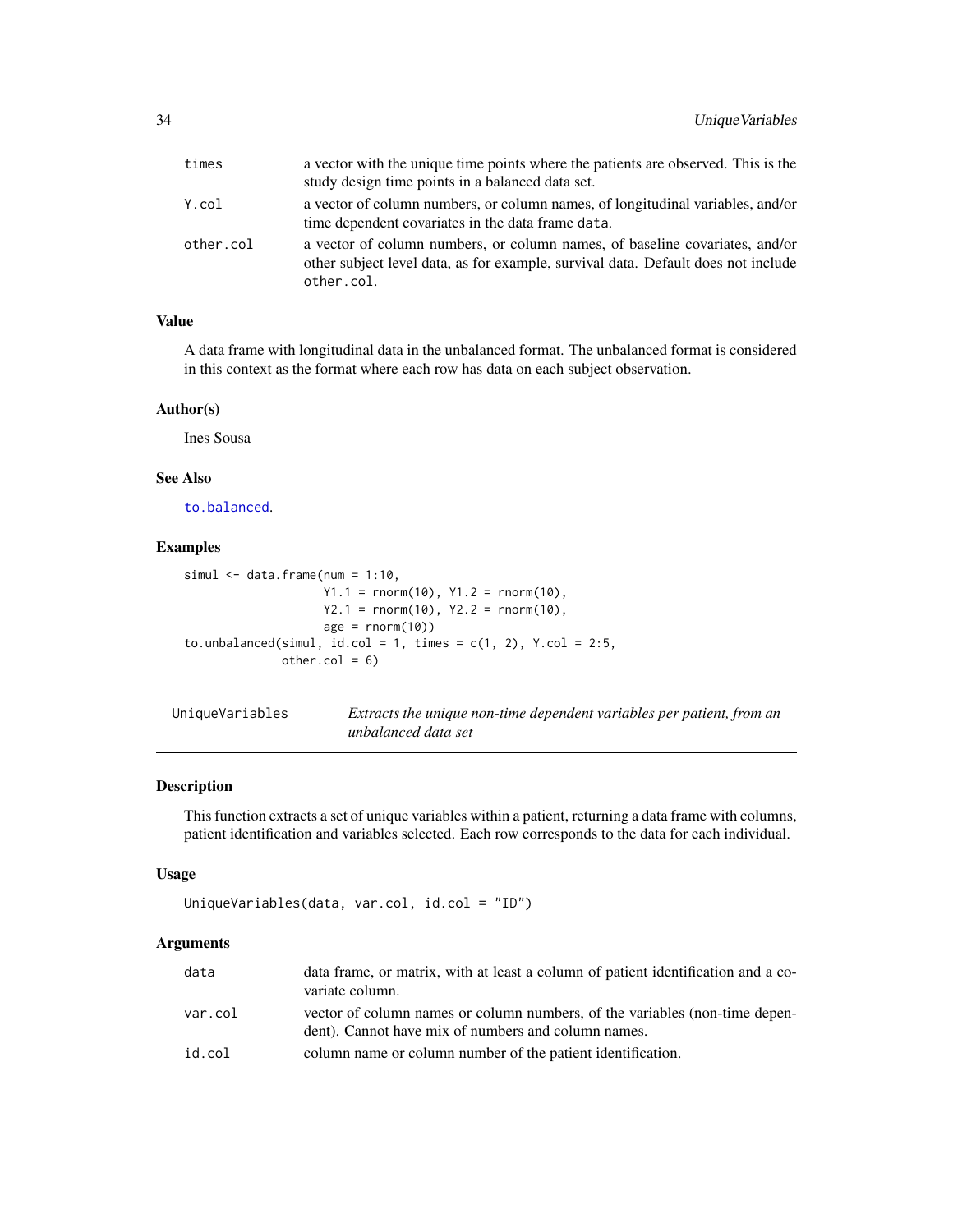#### <span id="page-34-0"></span>variogram 35

# Details

This function can be used, when longitudinal data is in the unbalanced format, and it is necessary, for example, to extract the set of unique baseline covariates, or any non-time dependent variables, that in the unbalanced format, are repeated for each observation row. Also, if the original data frame has survival data, this can also be used to extract the survival information from the original data set.

# Value

A data frame with patient identification and covariates selected. Each row corresponds to the data for each individual. Note that, this can be only used for non-time dependent covariates. If extracting unique time dependent covariates, the function gives an error, because it can't select what is the unique covariate.

# Author(s)

Ines Sousa

# Examples

```
data(heart.valve)
heart.cov <- UniqueVariables(heart.valve,
                             c(2, 3, 5, 6, 12:25),
                             id.col = "num")
```
<span id="page-34-1"></span>variogram *Empirical variogram for longitudinal data*

# Description

Calculates the variogram for observed measurements, with two components, the total variability in the data, and the variogram for all time lags in all individuals.

### Usage

```
variogram(indv, time, Y)
```

| indv | vector of individual identification, as in the longitudinal data, repeated for each<br>time point.                                       |
|------|------------------------------------------------------------------------------------------------------------------------------------------|
| time | vector of observation time, as in the longitudinal data.                                                                                 |
| Y    | vector of observed measurements. This can be a vector of longitudinal data, or<br>residuals after fitting a model for the mean response. |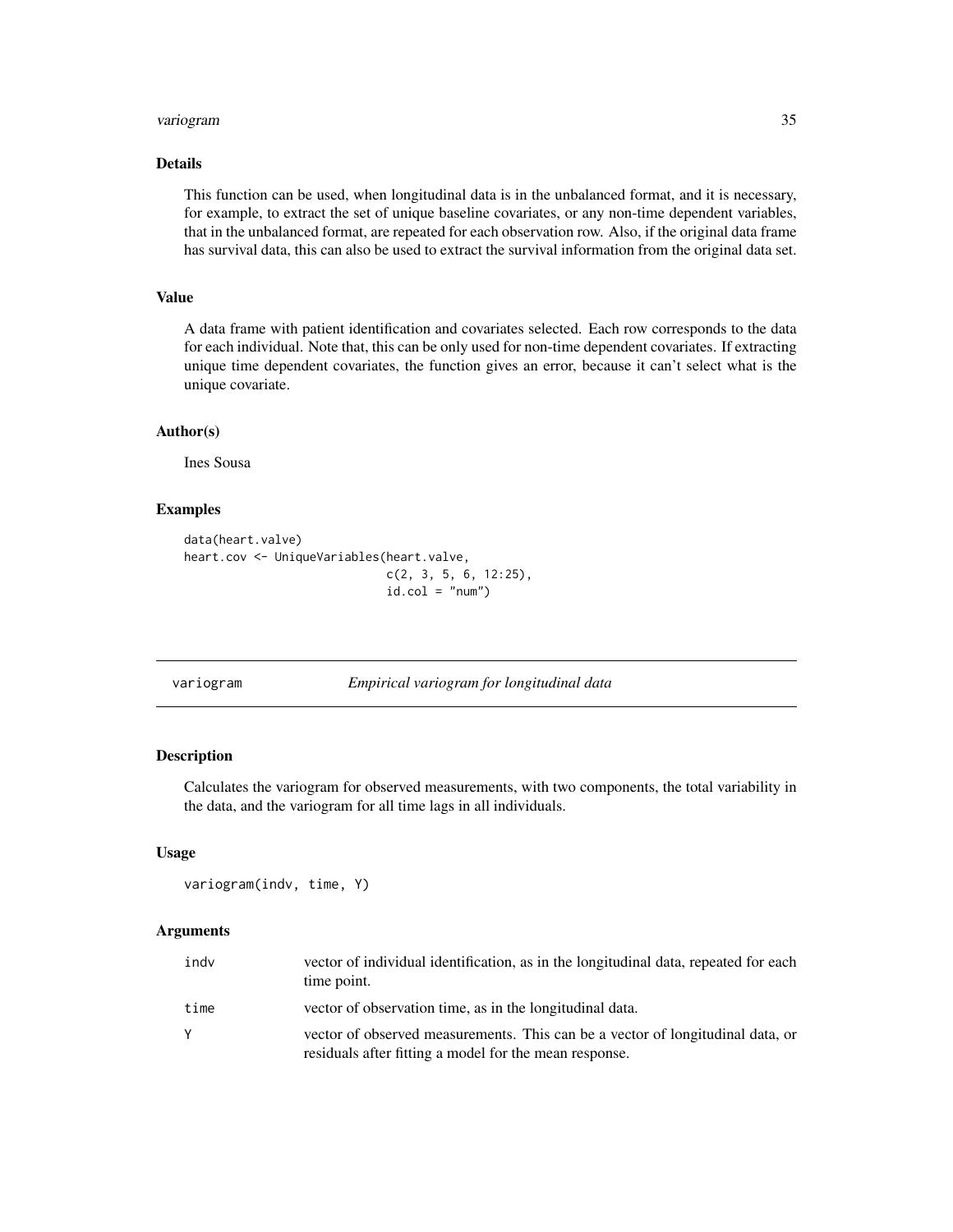# <span id="page-35-0"></span>Details

The empirical variogram in this function is calculated from observed half-squared-differences between pairs of measurements,  $v_i j k = 0.5 * (r_i j - r_i k)^2$  and the corresponding time differences  $u_ijk = t_i j - t_i k$ . The variogram is plotted for averages of each time lag for the  $v_ijk$  for all i.

# Value

An object of class vargm and list with two elements. The first svar is a matrix with columns for all values  $(u_ijk, v_ijk)$ , and the second sigma2 is the total variability in the data.

# Note

There is a function plot. vargm which should be used to plot the empirical variogram.

#### Author(s)

Ines Sousa

# Examples

```
data(mental)
mental.unbalanced <- to.unbalanced(mental, id.col = 1,
                                  times = c(0, 1, 2, 4, 6, 8),
                                  Y.col = 2:7,other.col = c(8, 10, 11))names(mental.unbalanced)[3] <- "Y"
vgm <- variogram(indv = tail(mental.unbalanced[, 1], 30),
                time = tail(mental.unbalanced[, 2], 30),
                Y = tail(mental.unbalanced[, 3], 30)
```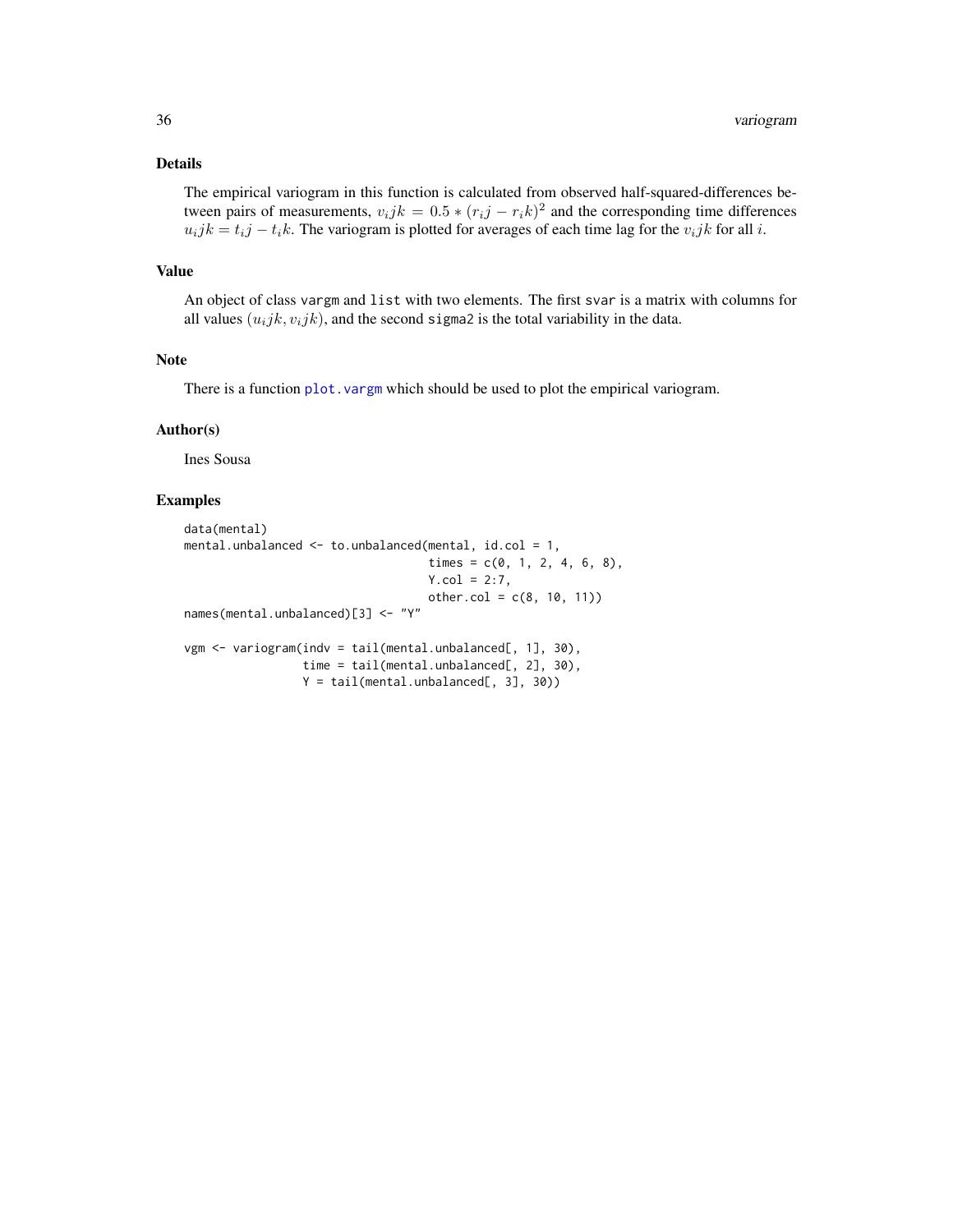# <span id="page-36-0"></span>Index

∗ aplot lines.jointdata, [18](#page-17-0) points.jointdata , [23](#page-22-0) ∗ datagen simjoint, [25](#page-24-0) ∗ datasets aids , [3](#page-2-0) epileptic , [4](#page-3-0) heart.valve, <mark>[5](#page-4-0)</mark> liver , [19](#page-18-0) mental, [20](#page-19-0) ∗ data jointdata , [13](#page-12-0) sample.jointdata , [24](#page-23-0) subset.jointdata , [28](#page-27-0) to.balanced , [32](#page-31-0) to.unbalanced , [33](#page-32-0) UniqueVariables , [34](#page-33-0) ∗ dplot jointplot , [14](#page-13-0) plot.jointdata , [21](#page-20-0) plot.vargm, [22](#page-21-0) ∗ htest jointSE , [16](#page-15-0) ∗ list jointdata , [13](#page-12-0) ∗ manip to.balanced , [32](#page-31-0) to.unbalanced , [33](#page-32-0) UniqueVariables , [34](#page-33-0) ∗ methods summary.joint, [29](#page-28-0) summary.jointdata, [30](#page-29-0) summarybal , [31](#page-30-0) ∗ models joint , [7](#page-6-0) jointSE, [16](#page-15-0) variogram , [35](#page-34-0) ∗ smooth

variogram , [35](#page-34-0) ∗ survival joint , [7](#page-6-0) joint.object , [11](#page-10-0) jointdata , [13](#page-12-0) jointSE, [16](#page-15-0) simjoint , [25](#page-24-0) aids , [3](#page-2-0) , *[5](#page-4-0) , [6](#page-5-0)* , *[20](#page-19-0)* coxph , *[8](#page-7-0) [–10](#page-9-0)* , *[17](#page-16-0)* epileptic , *[3](#page-2-0)* , [4](#page-3-0) , *[6](#page-5-0)* , *[20](#page-19-0) , [21](#page-20-0)* heart.valve, [3](#page-2-0), [5](#page-4-0), 5, [20](#page-19-0), [21](#page-20-0) joineR, [6](#page-5-0) joint , [7](#page-6-0) , *[12](#page-11-0)* , *[16,](#page-15-0) [17](#page-16-0)* , *[29](#page-28-0)* joint.object , [11](#page-10-0) jointdata , *[10](#page-9-0)* , *[12](#page-11-0)* , [13](#page-12-0) , *[16,](#page-15-0) [17](#page-16-0)* , *[25](#page-24-0)* , *[31](#page-30-0)* jointplot , *[10](#page-9-0)* , [14](#page-13-0) jointSE, [16](#page-15-0) lines , *[22](#page-21-0)* , *[24](#page-23-0)* lines.jointdata, [18](#page-17-0) liver, [3](#page-2-0), [5](#page-4-0), [6](#page-5-0), [19](#page-18-0), [21](#page-20-0) lme , *[8](#page-7-0) [–10](#page-9-0)* , *[17](#page-16-0)* lowess , *[15](#page-14-0)* mental, [3](#page-2-0), [5](#page-4-0), [6](#page-5-0), [20](#page-19-0), 20 par , *[22](#page-21-0) , [23](#page-22-0)* plot , *[18](#page-17-0) , [19](#page-18-0)* , *[21](#page-20-0) , [22](#page-21-0)* , *[24](#page-23-0)* plot.jointdata , [21](#page-20-0) plot.vargm , [22](#page-21-0) , *[36](#page-35-0)* plot.window , *[22](#page-21-0)* points , *[19](#page-18-0)* , *[22](#page-21-0)* points.jointdata , [23](#page-22-0) sample , *[25](#page-24-0)* sample.jointdata , [24](#page-23-0)